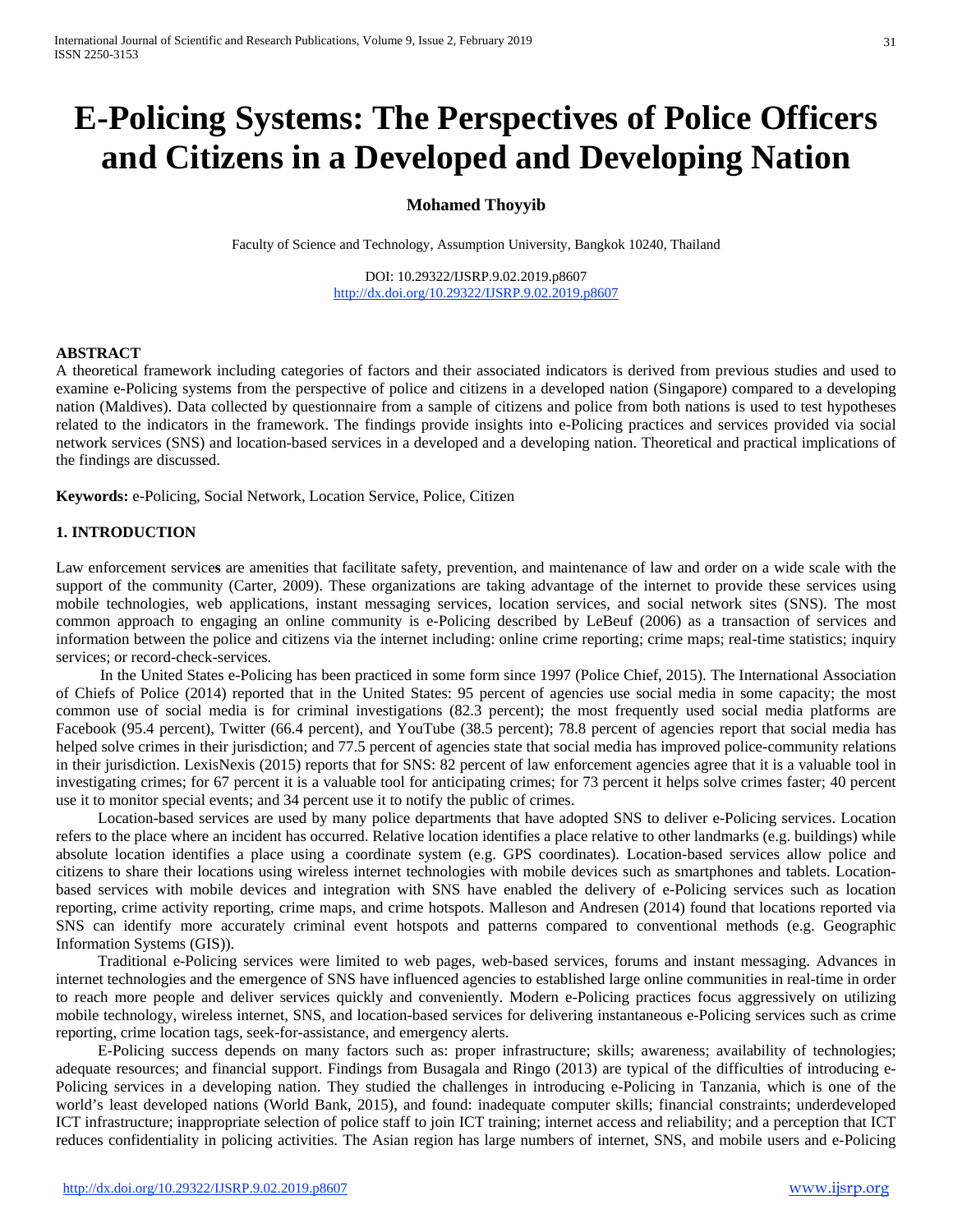services are available to varying degrees in developed and developing Asian nations. Developed regions such as Hong Kong and Singapore have adopted e-Policing practices successfully. Hong Kong Civil Service Bureau (2015) noted that the Hong Kong police force was able to successfully adopt e-Policing practices to unify services and bring down the overall crime rate by 13.9 percent. Developing countries such as India have used e-Policing to establish and deliver functioning police services online for their citizens. BBC (2006) reported on an e-Policing test case in Bhanegaon Village in the State of Maharashtra in India, where the local police department was engaging with villagers online via the internet. E-Policing services were delivered using video conferencing tools and kiosk machines installed around the districts of 22 villages. The results were astonishing: the number of complaints filed by people per day reduced to only a few from 30 to 40 per day; people in villages were more confident in police services because they could conveniently communicate with the head of the police department via video conference; and the community became more open and transparent when reporting crimes and misconduct of police officers leading to swift service delivery and a reduction in overall crime rates.

With this background, this study addresses three research questions. From the separate and comparative perspectives of police officers and citizens in a developing country and a developed country: *Question 1: Which factors influence the provision, adoption, and the use of e-Policing practices and services provided using SNS and location-based services? Question 2: Among these factors which have a significant influence? Question 3: What are the theoretical and practical implications of the findings?* The developed nation selected for study is Singapore and the developing nation is Maldives. These nations satisfy the meanings of a developed and a developing nation (World Bank, 2015; World Economic Forum, 2016) and were selected because of the researcher's experience, knowledge, and professional contacts related to e-Policing in both nations. Citizens and police officers are included in the study as the main stakeholders in the delivery e-Policing services. Among the comparisons made from the findings the main comparisons concern citizens from both nations and separately police from both nations.

The findings are expected to contribute to a better understanding of theoretical relationships among issues related to e-Policing services from the perspectives of police and citizens in the context of a developed developing nation. In addition, the findings are expected to be valuable for police, community groups, and others responsible for the conduct and future development of e-Policing especially in a developing nation.

## **2. RELATED LITERATURE AND THEORETICAL FRAMEWORK**

An overview of related studies is presented first followed by the theoretical framework for the study and the associated hypotheses.

## **2.1 Overview of Recent Studies**

Table 1 characterizes selected previous studies which motivated the development of the theoretical framework for this study. The studies exemplify significant differences in research focus, units of analysis, research approaches, and data collection methods among studies of e-Policing.

| <b>Project Focus</b>                                                                                        | <b>Unit of Analysis</b>                                                                  | <b>Research</b><br>Approach        | <b>Data Collection Methods</b>                                                   | <b>References</b>            |
|-------------------------------------------------------------------------------------------------------------|------------------------------------------------------------------------------------------|------------------------------------|----------------------------------------------------------------------------------|------------------------------|
|                                                                                                             |                                                                                          | <b>General e-Policing Concepts</b> |                                                                                  |                              |
| E-Policing in police services,<br>understanding definitions, issues                                         | Law enforcement agencies<br>and police services                                          | Descriptive<br>Qualitative         | Surveys and interviews                                                           | LeBeuf (2006)                |
| and current experiences<br>The many ways that law                                                           | Law enforcement agencies                                                                 | Exploratory                        | Document/Website analysis,                                                       | Cordner and Perkins          |
| enforcement agencies are using the<br>Internet, websites, and other digital                                 | and police services in United Case-study<br><b>States</b>                                |                                    | interviews with experts,<br>observations and focus group                         | (2013)                       |
| techniques to enhance their<br>community policing efforts.                                                  |                                                                                          |                                    |                                                                                  |                              |
| An e-Policing Model for the Ghana level of policing and the use<br>Police Service                           | of information technology,                                                               | Exploratory<br>Case-study          | Document analysis and literature Agbozo (2017)<br>reviews                        |                              |
| Examination of a wide range of<br>technological innovations that have                                       | Technological innovations<br>that is applicable to Police in Qualitative                 | Descriptive                        | Document analysis and literature Byrne and Marx<br>reviews                       | (2011)                       |
| applications in the areas of crime<br>prevention generally, and crime<br>control (by police) in particular. | <b>United States</b>                                                                     |                                    |                                                                                  |                              |
| Defining e-policing and smart<br>policing for law enforcement<br>agencies in Gauteng Province               | Police services, policing<br>experts and representatives<br>private sector organizations | Exploratory<br>Case-study          | literature review and semi-<br>structured interviews                             | Matlala (2016)               |
| Constraints of e-Policing Adoption<br>in Tanzania.                                                          | Police and residents of<br>Dodoma, Tanzania                                              | Explanatory<br>Quantitative        | Questionnaires, interviews,<br>focused group discussion and<br>document analysis | Busagala and Ringo<br>(2013) |

#### Table 1: An overview of previous studies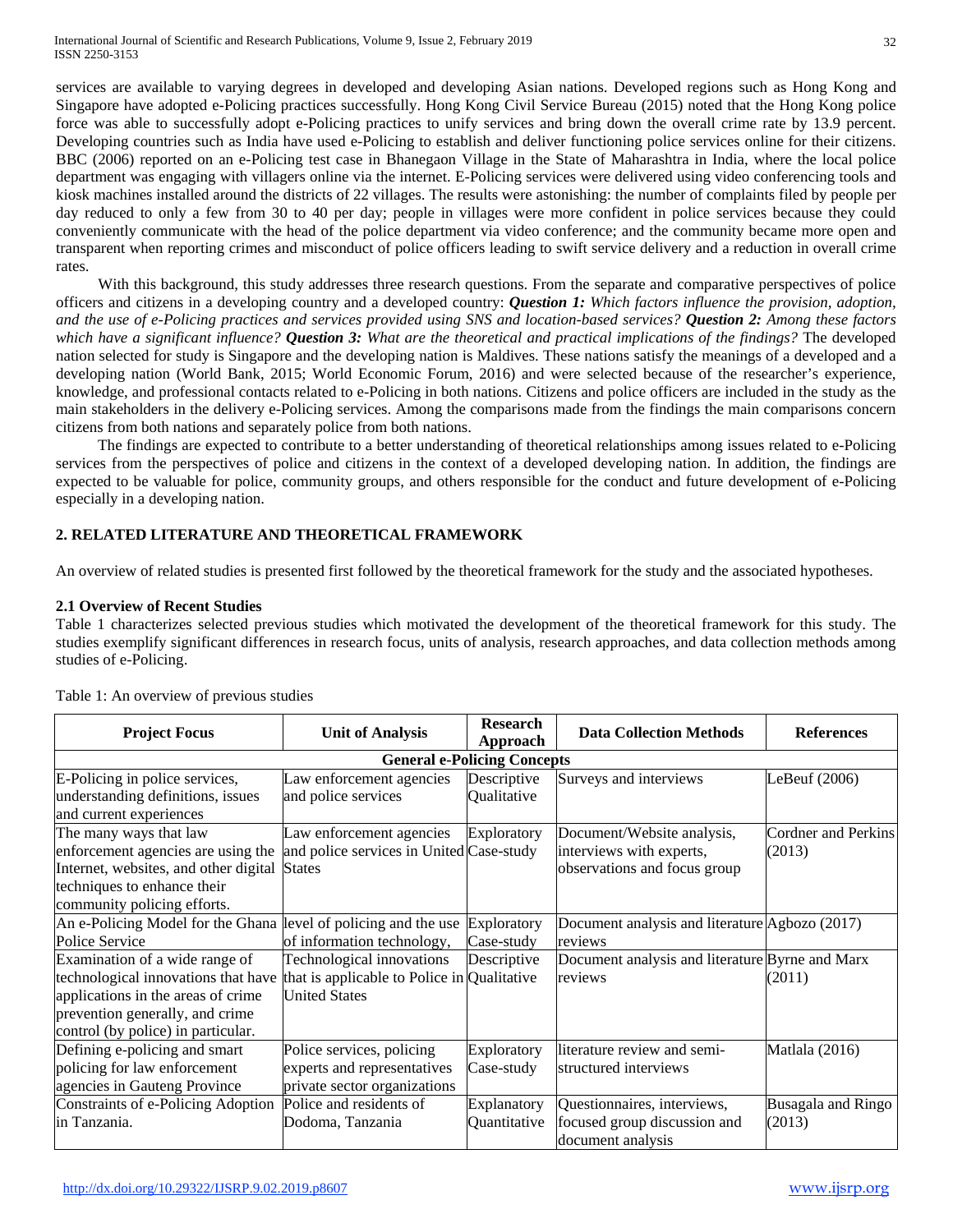| UK.<br>mapping.<br>groups<br>Citizens' perceptions of police<br>Citizens in a midwestern city Quantitative<br>Wentz and<br>Surveys<br>service and police response to<br>Schlimgen (2011)<br>of US                     |                        |
|-----------------------------------------------------------------------------------------------------------------------------------------------------------------------------------------------------------------------|------------------------|
|                                                                                                                                                                                                                       |                        |
|                                                                                                                                                                                                                       |                        |
|                                                                                                                                                                                                                       |                        |
| community concerns.<br>e-Policing with GIS                                                                                                                                                                            |                        |
| Crime in Lisbon<br><b>Statistical and Police crime</b><br>Descriptive<br>GIS for crime analysis: Geography                                                                                                            | Ferreira et al. (2012) |
| for predictive models.<br>Quantitative<br>reports analysis                                                                                                                                                            |                        |
| Exploring the use of GIS and<br>Four types of crime in Dala<br>ArcGIS version 9.3,<br>Descriptive                                                                                                                     | Ahmed and Salihu       |
| spatial database of crime<br>L.G.A of Kano State,<br>Quantitative<br>Administrative records analysis, (2013)                                                                                                          |                        |
| characteristics to determine<br>document analysis, spatial<br>Nigeria                                                                                                                                                 |                        |
| analysis, field survey and<br>hotspots.                                                                                                                                                                               |                        |
| interviews                                                                                                                                                                                                            |                        |
| GIS use in South Africa for<br>Historical<br>Document analysis, literature<br>Developments which have<br>Breetzke (2008)                                                                                              |                        |
| precipitated the use and integration<br>review and statistics<br>policing<br>comparative                                                                                                                              |                        |
| of GIS in policing.                                                                                                                                                                                                   |                        |
| The role of crime forecasting in law Crime and criminal data of<br>Descriptive<br>Crime Maps, crime data and                                                                                                          | Perry et al. (2013)    |
| Police Departments in USA<br>Qualitative<br>Hotspot analysis<br>enforcement operations.<br>Analysis of Leeds and the<br>Malleson and                                                                                  |                        |
| The impact of using social media<br>Crowd-sourced data in<br>Descriptive<br>data in crime rate calculations to                                                                                                        |                        |
| Quantitative<br>census, social media, crime data Andresen (2014)<br>Leeds, England,<br>determine shifting hot spots and                                                                                               |                        |
| changing spatial patterns.                                                                                                                                                                                            |                        |
| e-Policing with Social Media                                                                                                                                                                                          |                        |
| Social media use in Victoria Exploratory<br>Social media usage analysis,<br>Social media usage within law                                                                                                             | Commissioner for       |
| enforcement.<br>Police<br>Qualitative<br>expert document analysis,                                                                                                                                                    | Law Enforcement        |
| interviews and focus groups<br>Data Security                                                                                                                                                                          |                        |
| (2013)                                                                                                                                                                                                                |                        |
| Variation in the usage of Facebook<br>Facebook content published<br>Exploratory<br>Latent analysis, reliability<br>Sakiyama et al.                                                                                    |                        |
| Quantitative<br>analysis, and Facebook usage<br>by police in United States<br>(2011)<br>in policing.                                                                                                                  |                        |
| The current use of social media by<br>Social media usage in<br>Interview, document reviews<br>Scholes-Fogg<br>Exploratory                                                                                             |                        |
| the police service in England and<br><b>England and Wales</b><br>and social media content<br>(2012)<br>Case-study<br>Wales.<br>analysis                                                                               |                        |
| Information sharing, law<br>Interviews, surveys and focus<br>Information sharing<br>Case-study                                                                                                                        | Unsworth (2014)        |
| enforcement and community<br>environments of police in<br>groups                                                                                                                                                      |                        |
| southern United States<br>participation.                                                                                                                                                                              |                        |
| Social media and police leadership. Lessons from Boston<br>Literature reviews and<br>Descriptive<br>Case-study<br>observations                                                                                        | Davis et al. (2014)    |
| Social media and tactical<br>Social media in policing<br>Site visits, interviews, and focus COPS (2013)<br>Descriptive                                                                                                |                        |
| considerations for law enforcement. from USA, Canada, and UK<br>Case-study<br>groups                                                                                                                                  |                        |
| European police forces<br>Composite workshops, events,<br>Best practices in police social<br>Descriptive                                                                                                              | Denef et al. (2012)    |
| adopting social media<br>interviews and Twitter usage<br>media adaptation.<br>Qualitative                                                                                                                             |                        |
| Understanding the appropriation of<br>Social media practices of<br>Descriptive<br>Twitter message reviews,<br>social media by the police.<br>British police forces during<br>workshops, and interviews<br>Qualitative | Denef et al. (2013)    |
| the August 2011 Riots                                                                                                                                                                                                 |                        |
| Use of Twitter for city police<br>Police Departments in US<br>Descriptive<br>Twitter usage (type and number                                                                                                           | Heverin and Zach       |
| cities with populations<br>department information sharing.<br>Quantitative<br>of posts)<br>(2010)                                                                                                                     |                        |
| greater than 300,000                                                                                                                                                                                                  |                        |
| Social media behavior, perceptions, Social media usage of Police Quantitative<br>Social media usage analysis,<br>Sachdeva and                                                                                         |                        |
| and challenges for police.<br>Departments in India (Delhi,<br>interviews, and surveys                                                                                                                                 | Kumaraguru (2014)      |
| Bangalore, Uttar Pradesh                                                                                                                                                                                              |                        |
| and Chennai)                                                                                                                                                                                                          |                        |
| Social media platforms and<br>Explanatory<br>Social media application<br>Mayfield (2008)<br>Summary of the phenomenon                                                                                                 |                        |
| called social media.<br>analysis, literature review,<br>applications<br>document review                                                                                                                               |                        |
| Six main groups of social<br>Quantitative<br>Web-based survey                                                                                                                                                         | Chan-Olmsted et al.    |
| A comparative study of perceived<br>characteristics and user profiles by<br>media-blogs, micro-blogs,<br>(2013)                                                                                                       |                        |
| social media.<br>social networks, wikis,                                                                                                                                                                              |                        |
| forums, and content                                                                                                                                                                                                   |                        |
| communities-on, users                                                                                                                                                                                                 |                        |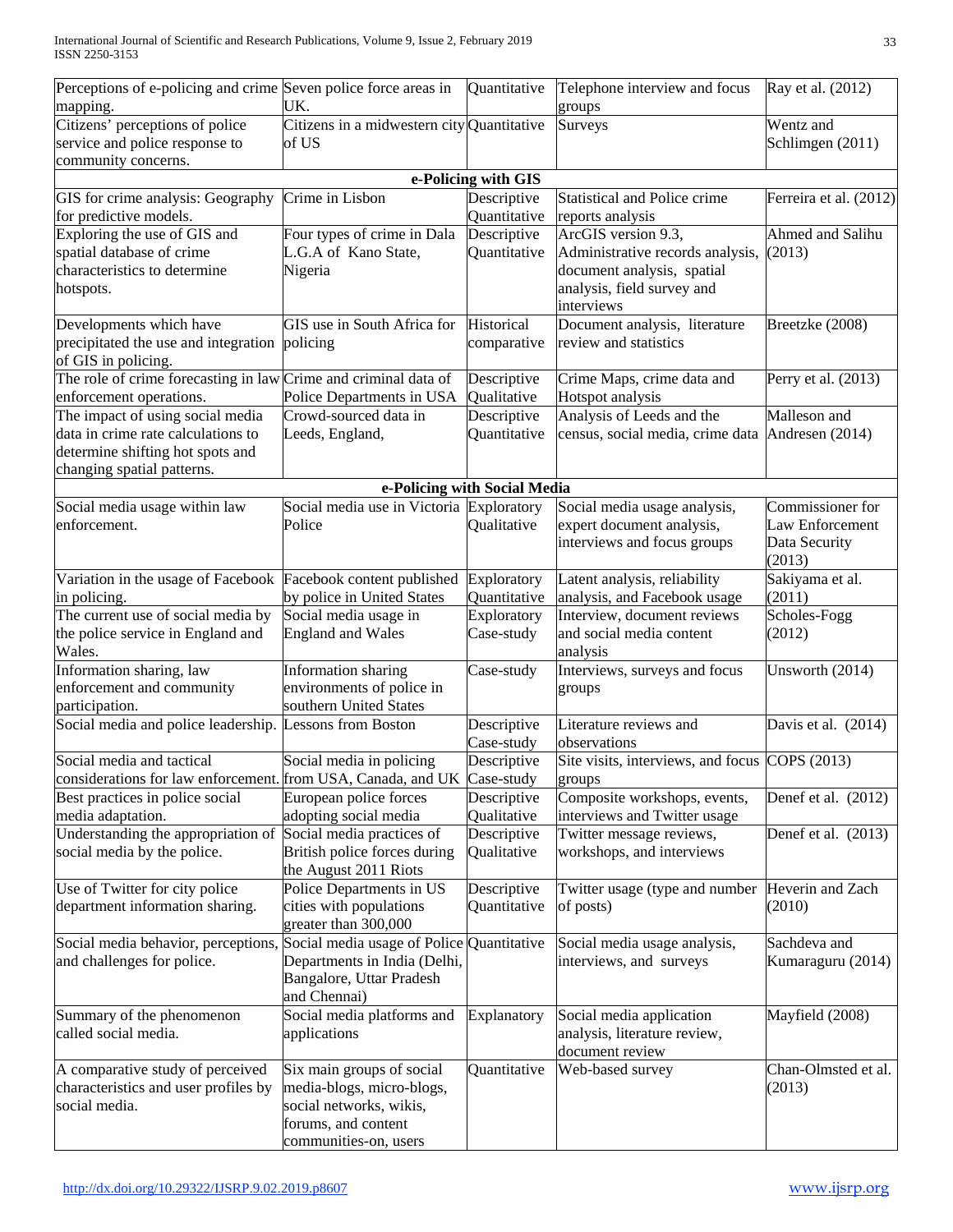| Police Agency Adoption of Social Twitter and Facebook usage Descriptive Literature review, statistics and Cawley (2016) |                     |  |
|-------------------------------------------------------------------------------------------------------------------------|---------------------|--|
| Media as Related to Agency Size,                                                                                        | Quantitative survey |  |
| Community-Oriented Policing, and                                                                                        |                     |  |
| <b>Technological Capacity</b>                                                                                           |                     |  |

In Table 1 the studies related to *General e-Policing Concepts* focus on determining what e-Policing is about: challenges in adoption; impact; strategies; and public perceptions. Law enforcement agencies and their services is a common unit of analysis. Exploratory case-study approaches are common and data collection methods include interviewing, focus groups, and document analysis. LeBeuf, (2006) is considered a fundamental study focused on almost all major aspects of e-Policing while other studies focused on specific issues.

The *e-Policing with GIS* studies focus on methods to identify, predict, determine, and display crime patterns and hotspots by mapping spatial data with crime data. They emphasize different approaches to adopting GIS in operations and examine crime data as the unit of analysis. Typically, descriptive quantitative approaches are used with data collected by analyzing crime data and statistics. Malleson and Andresen (2014) is an exceptional study compared to the others in this category. It emphasizes using GIS in law enforcement by tapping into various data sources especially social media activity data to determine crime patterns and behavior. This connection between GIS and social media is relevant to this study.

The *e-Policing with Social Media* studies concentrate on adopting social media to enhance operations especially involving communication and community policing. Social media usage and practice is a common unit of analysis among these studies and the research approach is mainly descriptive using social media usage as core data. Some of the studies focused on collecting and analyzing data from specific social media platforms (e.g. Facebook and Twitter). The study by Sakiyama et al. (2011) is very relevant to this study and identifies variables and indicators that are used in the theoretical framework.

## **2.2 Theoretical Framework**

The theoretical framework for the study is displayed in Table 2. It includes 17 factors organized in four categories. These factors have an important influence on the provision, adoption, and the use of e-Policing practices and services provided using SNS and locationbased services. Based on referenced studies each factor is defined and decomposed into indicators.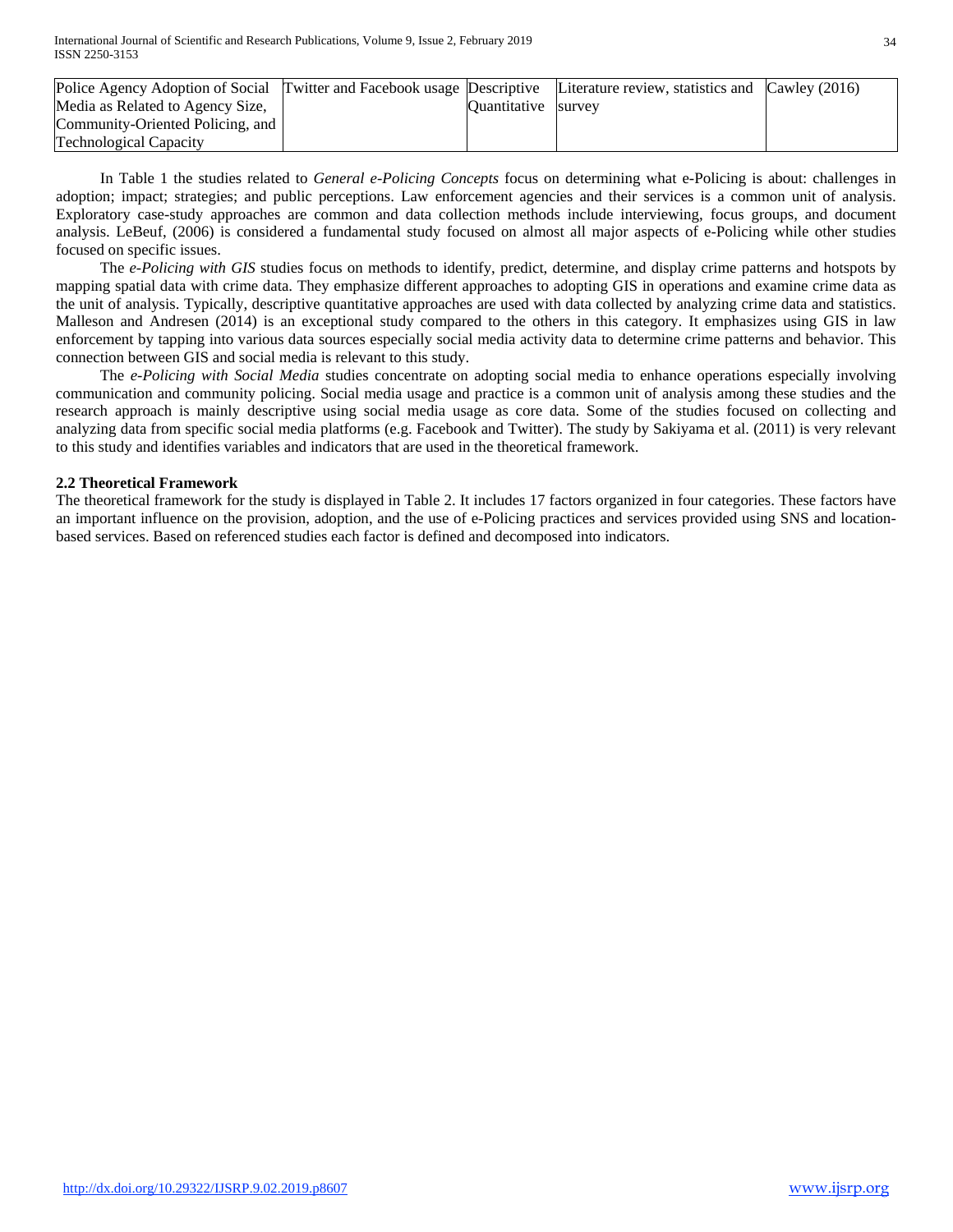Table 2: Theoretical framework

|                                            | Category/Factor                                             | <b>Definition</b>                                  | <b>Indicators</b>                                                                                                                                                                                | <b>References</b>                                                           |
|--------------------------------------------|-------------------------------------------------------------|----------------------------------------------------|--------------------------------------------------------------------------------------------------------------------------------------------------------------------------------------------------|-----------------------------------------------------------------------------|
|                                            | Personal                                                    | Characteristics of                                 | The Individual's: Age, Gender, Nationality, Career Level, Level of                                                                                                                               | Ray et al. (2012), Sachdeva and Kumaraguru                                  |
|                                            | Characteristics                                             | internet and social media                          | Education, Type of Education                                                                                                                                                                     | (2014), Busagala and Ringo (2013), LeBeuf (2006)                            |
|                                            | of Individuals                                              | users                                              | Experience: Job Position, Computing Skill Level, Internet Experience                                                                                                                             | Ray et al. (2012), Sakiyama et al. (2011), LeBeuf<br>(2006)                 |
|                                            |                                                             |                                                    | Current location: City of Residence, Country of Residence                                                                                                                                        | Ray et al. (2012), Sachdeva and Kumaraguru<br>(2014), LeBeuf (2006)         |
| Individual Characteristics and Perceptions | Social Media &<br><b>Location Usage</b>                     | Individual's approach and<br>behavior using social | Social Media Usage: Frequency, Duration, Types of Social Media used                                                                                                                              | Unsworth (2014), Sachdeva and Kumaraguru<br>(2014), Sakiyama et al. (2011), |
|                                            |                                                             | to the public                                      | media and sharing location <i>Location Usage</i> : Frequency, Type of Location, Type of Mapping Service Ray et al. (2012), Malleson and Andresen (2014)<br>Used, Shares Location in Social Media |                                                                             |
|                                            | $\bigoplus_{n=1}^{\infty}$ Perceptions of<br>Social Media & | Individual's attitude<br>towards social media      | Ease of Social Media: to communicate, to collaborate, to interact with<br>people, to learn, to share information, to share location                                                              | COPS (2013), Sachdeva and Kumaraguru (2014)                                 |
|                                            | Location<br><b>Sharing</b>                                  | platforms and sharing<br>location to the public    | Usefulness of Social Media: to communicate, to collaborate, to interact<br>with people, to share information, to share location                                                                  | COPS (2013), Ray et al. (2012),                                             |
|                                            |                                                             |                                                    | Impact on individual's: Privacy, Security                                                                                                                                                        | Ray et al. (2012), Unsworth (2014)                                          |
|                                            | Perceptions of                                              | People's opinion about law                         | Police responsiveness: to community concerns, crime reports,                                                                                                                                     | Wentz and Schlimgen (2011)                                                  |
|                                            |                                                             | Police Service and enforcement services and        | emergencies                                                                                                                                                                                      |                                                                             |
|                                            | Level of                                                    | how they interact with                             | Police control of crime and disorder                                                                                                                                                             |                                                                             |
|                                            | Engagement                                                  | police                                             | Satisfaction level with police service                                                                                                                                                           | Ray et al. (2012), LeBeuf, (2006), Wentz and<br>Schlimgen (2011)            |
|                                            |                                                             |                                                    | Contact with Police: Actual, Perceived                                                                                                                                                           | Wentz and Schlimgen (2011)                                                  |
|                                            |                                                             |                                                    | Frequency of Engagement: Physically, Online, Social Media                                                                                                                                        | Wentz and Schlimgen (2011), Ray et al. (2012)                               |
|                                            | Characteristics of                                          | Attributes of police                               | The Police Department: Department Name, Types of Policing Practice,                                                                                                                              | LeBeuf (2006), Sakiyama et al. (2011), Busagala                             |
|                                            | Police<br>Departments                                       | departments which share<br>information online      | Number of Police Officers, Number of Police Stations, Location (City,<br>Country)                                                                                                                | and Ringo (2013), Agbozo (2017), Matlala (2016)                             |
| Characteristics and                        |                                                             |                                                    | Have access to: Computers, Smart Phones, Internet, Social Media, GIS,<br>Mapping Application Services, Others                                                                                    | Sakiyama et al. (2011), Agbozo (2017), Matlala<br>(2016)                    |
| (LCP)                                      |                                                             |                                                    | Technology Experience and Use: Computers, Smart Phones, Internet,<br>Social Media, GIS, Mapping Application Services, Others                                                                     |                                                                             |
|                                            | Social Media &                                              | Social media and location                          | Social Media Usage: Frequency, Types of Social Media used, Face                                                                                                                                  | Sachdeva and Kumaraguru (2014), Sakiyama et al.                             |
|                                            | <b>Location Usage</b>                                       | sharing practices and                              | Restrictions                                                                                                                                                                                     | $(2011)$ , Busagala and Ringo $(2013)$ , Cawley $(2016)$                    |
| Law Enforcement Agency                     | Perceptions                                                 | behavior by police                                 | Location Usage: Frequency, Type of Location, Type of Mapping Service Ray et al. (2012), Malleson and Andresen (2014),<br>Used, Is GIS Technology used                                            | Busagala and Ringo (2013)                                                   |
|                                            | Level of Public                                             | Physical and online                                | Frequency of Engagement: Physically, Online, Social Media                                                                                                                                        | Wentz and Schlimgen (2011), Ray et al. (2012),                              |
|                                            | Engagement                                                  | interaction with the public                        |                                                                                                                                                                                                  | Cawley (2016)                                                               |
|                                            |                                                             |                                                    | <i>Responsiveness:</i> to community concerns, crime reports, emergencies                                                                                                                         | Wentz and Schlimgen (2011), Cordner and Perkins<br>(2013)                   |
|                                            | Perceptions of                                              | Police department's view                           | Ease of Social Media: to communicate, to collaborate, to interact with                                                                                                                           | COPS (2013), Sachdeva and Kumaraguru (2014),                                |
|                                            | Social Media                                                | of social media and                                | public, to learn, to share information, to share location                                                                                                                                        | Cawley (2016)                                                               |
|                                            | Usage                                                       | location publishing                                | Usefulness of Social Media: to communicate, to collaborate, to interact                                                                                                                          | COPS (2013), Ray et al. (2012), Cawley (2016)                               |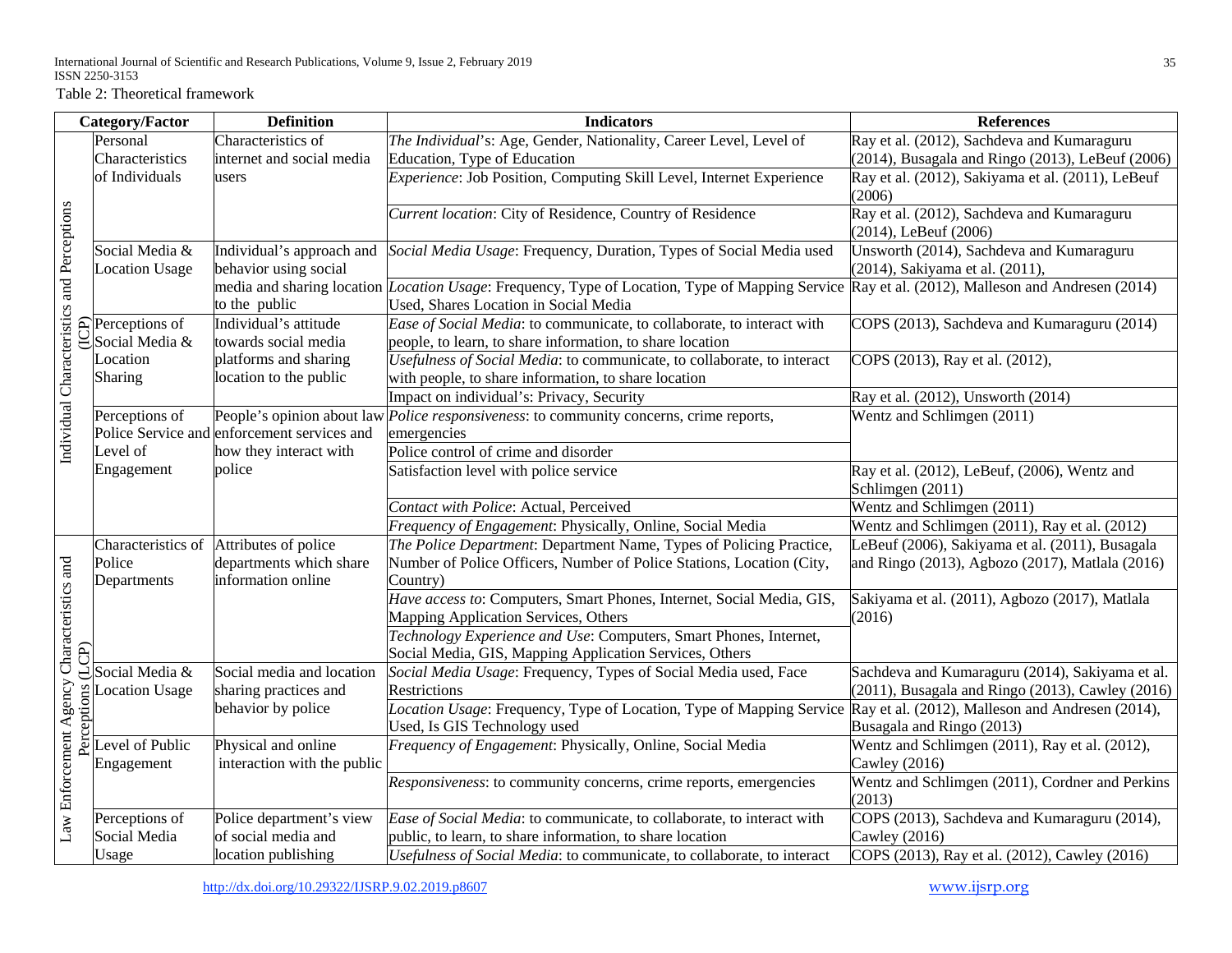| & Location                      |                                                                                                                                                             | with public, to share information, to share location                                                                                                                                                                                                                                                                                          |                                                                                                                                                                                                                                                                                                                                                                                                                                                                                                                                                                                                                                                                                                                                                                                                                                                                                                                                                                                                                                                                                                                                                                                                                                                                               |
|---------------------------------|-------------------------------------------------------------------------------------------------------------------------------------------------------------|-----------------------------------------------------------------------------------------------------------------------------------------------------------------------------------------------------------------------------------------------------------------------------------------------------------------------------------------------|-------------------------------------------------------------------------------------------------------------------------------------------------------------------------------------------------------------------------------------------------------------------------------------------------------------------------------------------------------------------------------------------------------------------------------------------------------------------------------------------------------------------------------------------------------------------------------------------------------------------------------------------------------------------------------------------------------------------------------------------------------------------------------------------------------------------------------------------------------------------------------------------------------------------------------------------------------------------------------------------------------------------------------------------------------------------------------------------------------------------------------------------------------------------------------------------------------------------------------------------------------------------------------|
| Sharing                         |                                                                                                                                                             | Challenges or Constraints: Laws, Regulations, Policies                                                                                                                                                                                                                                                                                        | Busagala and Ringo (2013)                                                                                                                                                                                                                                                                                                                                                                                                                                                                                                                                                                                                                                                                                                                                                                                                                                                                                                                                                                                                                                                                                                                                                                                                                                                     |
|                                 |                                                                                                                                                             |                                                                                                                                                                                                                                                                                                                                               | Ray et al. (2012), Wentz and Schlimgen (2011)                                                                                                                                                                                                                                                                                                                                                                                                                                                                                                                                                                                                                                                                                                                                                                                                                                                                                                                                                                                                                                                                                                                                                                                                                                 |
| and Criminal                    |                                                                                                                                                             | The Community: Population, Type, Size                                                                                                                                                                                                                                                                                                         | Cordner and Perkins (2013), Wentz and Schlimgen<br>(2011)                                                                                                                                                                                                                                                                                                                                                                                                                                                                                                                                                                                                                                                                                                                                                                                                                                                                                                                                                                                                                                                                                                                                                                                                                     |
| <b>Activity Context</b>         |                                                                                                                                                             |                                                                                                                                                                                                                                                                                                                                               | Wentz and Schlimgen (2011), Agbozo (2017)                                                                                                                                                                                                                                                                                                                                                                                                                                                                                                                                                                                                                                                                                                                                                                                                                                                                                                                                                                                                                                                                                                                                                                                                                                     |
| Social Media<br>Characteristics | Features of social media                                                                                                                                    |                                                                                                                                                                                                                                                                                                                                               | Mayfield (2008), Chan-Olmsted et al. (2013)                                                                                                                                                                                                                                                                                                                                                                                                                                                                                                                                                                                                                                                                                                                                                                                                                                                                                                                                                                                                                                                                                                                                                                                                                                   |
| Qualities of                    |                                                                                                                                                             |                                                                                                                                                                                                                                                                                                                                               | Sakiyama et al. (2011), Chan-Olmsted et al. (2013)                                                                                                                                                                                                                                                                                                                                                                                                                                                                                                                                                                                                                                                                                                                                                                                                                                                                                                                                                                                                                                                                                                                                                                                                                            |
|                                 |                                                                                                                                                             |                                                                                                                                                                                                                                                                                                                                               | Sakiyama et al. (2011)                                                                                                                                                                                                                                                                                                                                                                                                                                                                                                                                                                                                                                                                                                                                                                                                                                                                                                                                                                                                                                                                                                                                                                                                                                                        |
|                                 | social media                                                                                                                                                |                                                                                                                                                                                                                                                                                                                                               |                                                                                                                                                                                                                                                                                                                                                                                                                                                                                                                                                                                                                                                                                                                                                                                                                                                                                                                                                                                                                                                                                                                                                                                                                                                                               |
|                                 |                                                                                                                                                             | post                                                                                                                                                                                                                                                                                                                                          |                                                                                                                                                                                                                                                                                                                                                                                                                                                                                                                                                                                                                                                                                                                                                                                                                                                                                                                                                                                                                                                                                                                                                                                                                                                                               |
| Content<br>Responsiveness       | Number of responses<br>received for content<br>published online on social                                                                                   |                                                                                                                                                                                                                                                                                                                                               |                                                                                                                                                                                                                                                                                                                                                                                                                                                                                                                                                                                                                                                                                                                                                                                                                                                                                                                                                                                                                                                                                                                                                                                                                                                                               |
| Significance and                | Qualities of information                                                                                                                                    |                                                                                                                                                                                                                                                                                                                                               | Sakiyama et al. (2011), Chan-Olmsted et al. (2013)                                                                                                                                                                                                                                                                                                                                                                                                                                                                                                                                                                                                                                                                                                                                                                                                                                                                                                                                                                                                                                                                                                                                                                                                                            |
|                                 | shared by police in<br>perspective of relevance<br>and worth                                                                                                |                                                                                                                                                                                                                                                                                                                                               | Sakiyama et al. (2011), Sachdeva and Kumaraguru<br>(2014)                                                                                                                                                                                                                                                                                                                                                                                                                                                                                                                                                                                                                                                                                                                                                                                                                                                                                                                                                                                                                                                                                                                                                                                                                     |
| Contributor<br>Acquisition      | Factors that influences<br>attainment of active<br>support for police on social                                                                             | Number of new followers after: a post, share, re-share                                                                                                                                                                                                                                                                                        | Mayfield (2008), Sakiyama et al. (2011), COPS<br>(2013)                                                                                                                                                                                                                                                                                                                                                                                                                                                                                                                                                                                                                                                                                                                                                                                                                                                                                                                                                                                                                                                                                                                                                                                                                       |
| Characteristics                 | Features, attributes, and                                                                                                                                   |                                                                                                                                                                                                                                                                                                                                               | Ahmed and Salihu (2013), Breetzke (2008)                                                                                                                                                                                                                                                                                                                                                                                                                                                                                                                                                                                                                                                                                                                                                                                                                                                                                                                                                                                                                                                                                                                                                                                                                                      |
|                                 |                                                                                                                                                             |                                                                                                                                                                                                                                                                                                                                               |                                                                                                                                                                                                                                                                                                                                                                                                                                                                                                                                                                                                                                                                                                                                                                                                                                                                                                                                                                                                                                                                                                                                                                                                                                                                               |
|                                 |                                                                                                                                                             |                                                                                                                                                                                                                                                                                                                                               | Malleson and Andresen (2014), Breetzke (2008)                                                                                                                                                                                                                                                                                                                                                                                                                                                                                                                                                                                                                                                                                                                                                                                                                                                                                                                                                                                                                                                                                                                                                                                                                                 |
|                                 |                                                                                                                                                             |                                                                                                                                                                                                                                                                                                                                               |                                                                                                                                                                                                                                                                                                                                                                                                                                                                                                                                                                                                                                                                                                                                                                                                                                                                                                                                                                                                                                                                                                                                                                                                                                                                               |
|                                 |                                                                                                                                                             |                                                                                                                                                                                                                                                                                                                                               |                                                                                                                                                                                                                                                                                                                                                                                                                                                                                                                                                                                                                                                                                                                                                                                                                                                                                                                                                                                                                                                                                                                                                                                                                                                                               |
| Reactions and                   | Traits of feedback and                                                                                                                                      |                                                                                                                                                                                                                                                                                                                                               | Malleson and Andresen (2014), Sachdeva and                                                                                                                                                                                                                                                                                                                                                                                                                                                                                                                                                                                                                                                                                                                                                                                                                                                                                                                                                                                                                                                                                                                                                                                                                                    |
|                                 |                                                                                                                                                             |                                                                                                                                                                                                                                                                                                                                               | Kumaraguru (2014), Wentz and Schlimgen (2011)                                                                                                                                                                                                                                                                                                                                                                                                                                                                                                                                                                                                                                                                                                                                                                                                                                                                                                                                                                                                                                                                                                                                                                                                                                 |
|                                 |                                                                                                                                                             |                                                                                                                                                                                                                                                                                                                                               |                                                                                                                                                                                                                                                                                                                                                                                                                                                                                                                                                                                                                                                                                                                                                                                                                                                                                                                                                                                                                                                                                                                                                                                                                                                                               |
|                                 |                                                                                                                                                             |                                                                                                                                                                                                                                                                                                                                               |                                                                                                                                                                                                                                                                                                                                                                                                                                                                                                                                                                                                                                                                                                                                                                                                                                                                                                                                                                                                                                                                                                                                                                                                                                                                               |
| Significance,<br>Accuracy, and  | assistance provided with                                                                                                                                    |                                                                                                                                                                                                                                                                                                                                               |                                                                                                                                                                                                                                                                                                                                                                                                                                                                                                                                                                                                                                                                                                                                                                                                                                                                                                                                                                                                                                                                                                                                                                                                                                                                               |
| <b>Usefulness</b> of            | shared location data                                                                                                                                        |                                                                                                                                                                                                                                                                                                                                               | Ferreira et al. (2012)                                                                                                                                                                                                                                                                                                                                                                                                                                                                                                                                                                                                                                                                                                                                                                                                                                                                                                                                                                                                                                                                                                                                                                                                                                                        |
| and Activities (LCBA)           | Activities (SCBA)<br>Usefulness of<br>Responses<br>Followers and<br>and Methods of<br>ocation Sharing<br>Responses to<br><b>Shared Location</b><br>Location | Population, Crime Statistics for community,<br>jurisdiction of police<br>departments<br>used by individuals and<br>police<br>Features of posts<br>Published Content distributed online via<br>media by police or users<br>media<br>approaches to sharing<br>location online<br>opinions received for<br>location data<br>Level of support and | Guarantee of: Privacy, Security, Discretion<br>population and crime under<br>Crime and Criminal Context; crime rate, type, response<br>The Social Media: form, user-based, web space, web identity,<br>community-driven, relationships, enable real-time interaction, enables<br>location sharing<br>Number of users<br>The Content: format, type, length<br>Classification: category, topic<br>Publisher<br>Shared Link Characteristics: end-point, content type, content relevance to<br>Number of: views, likes, comments, shares, re-shares, mentions<br>Attitude of Comments and Responses<br>Level of: Relevance, Support, Contribution<br>The Geolocation: type, road, town, city, region, state, country<br>Geocode: latitude, longitude<br>Type of social media used<br>Type of computing device used<br>Type of internet connection used<br>Social Media response, Number of : views, likes, comments, shares, re-<br>shares, mentions<br>Police response: time, priority, communication method<br>Public response: type, communication method, time<br><i>Importance of:</i> location shared, information attached, responses to shared Ahmed and Salihu (2013)<br>location<br>Accuracy of: location shared, information attached, responses to shared<br>location |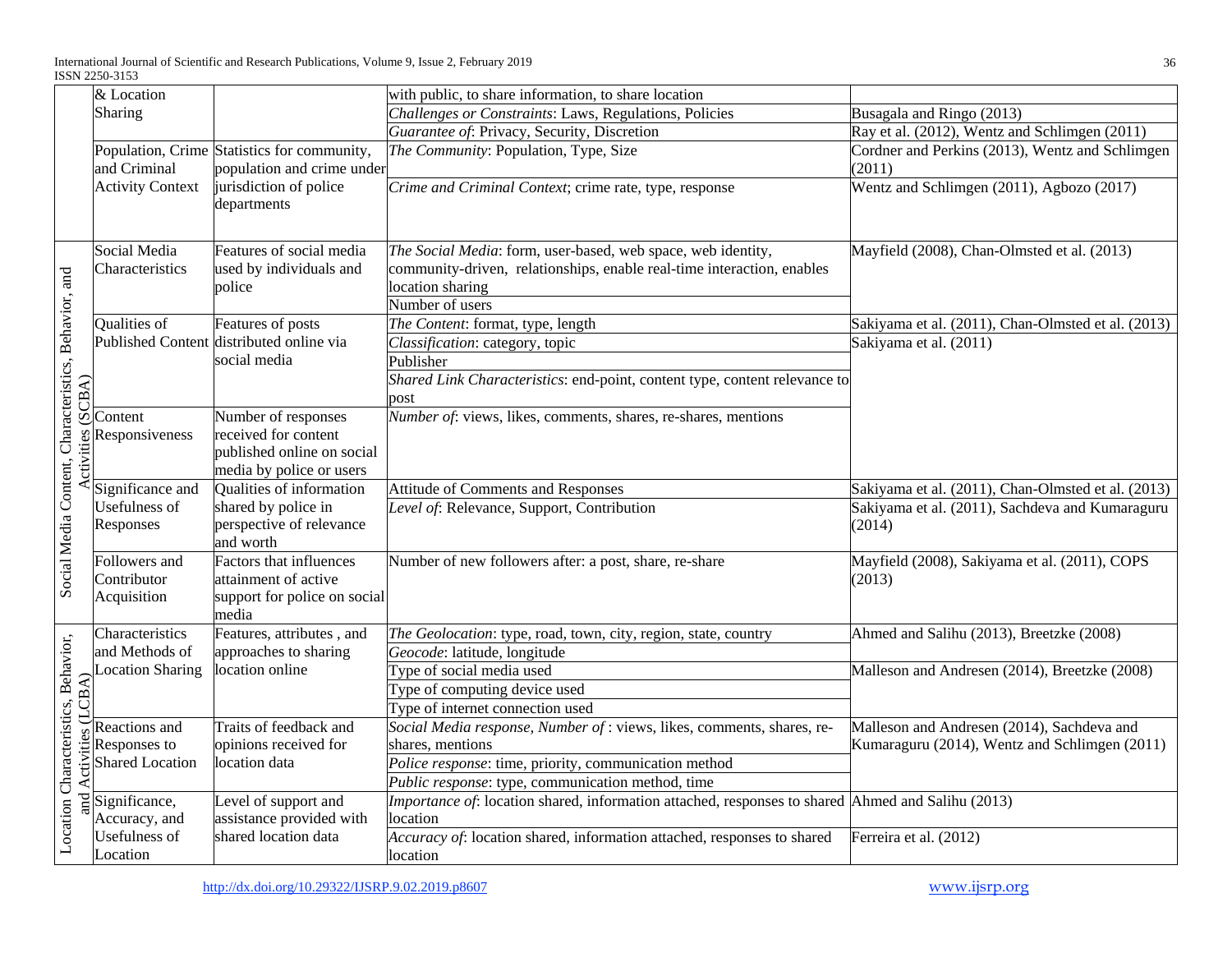|  | responses to shared<br>. information attached. [<br>• location shared.<br>Usetulness of: | $(2013)$ .<br>(2012)<br>lAhmed and Salihu (1<br>. Ferreira et al. <i>'</i> |
|--|------------------------------------------------------------------------------------------|----------------------------------------------------------------------------|
|  | llocation                                                                                |                                                                            |

## **2.3 Research Hypotheses**

The indicators in the theoretical framework are associated with an extensive list of 95 research hypotheses which for convenience is presented once in Table 3. The hypotheses were motivated by studies referenced throughout Table 3. All of the hypotheses were tested for the police officers and the citizens except for those in the Law Enforcement Agency Characteristics and Perceptions (LCP) category where only police have the information needed to provide valid and reliable opinions.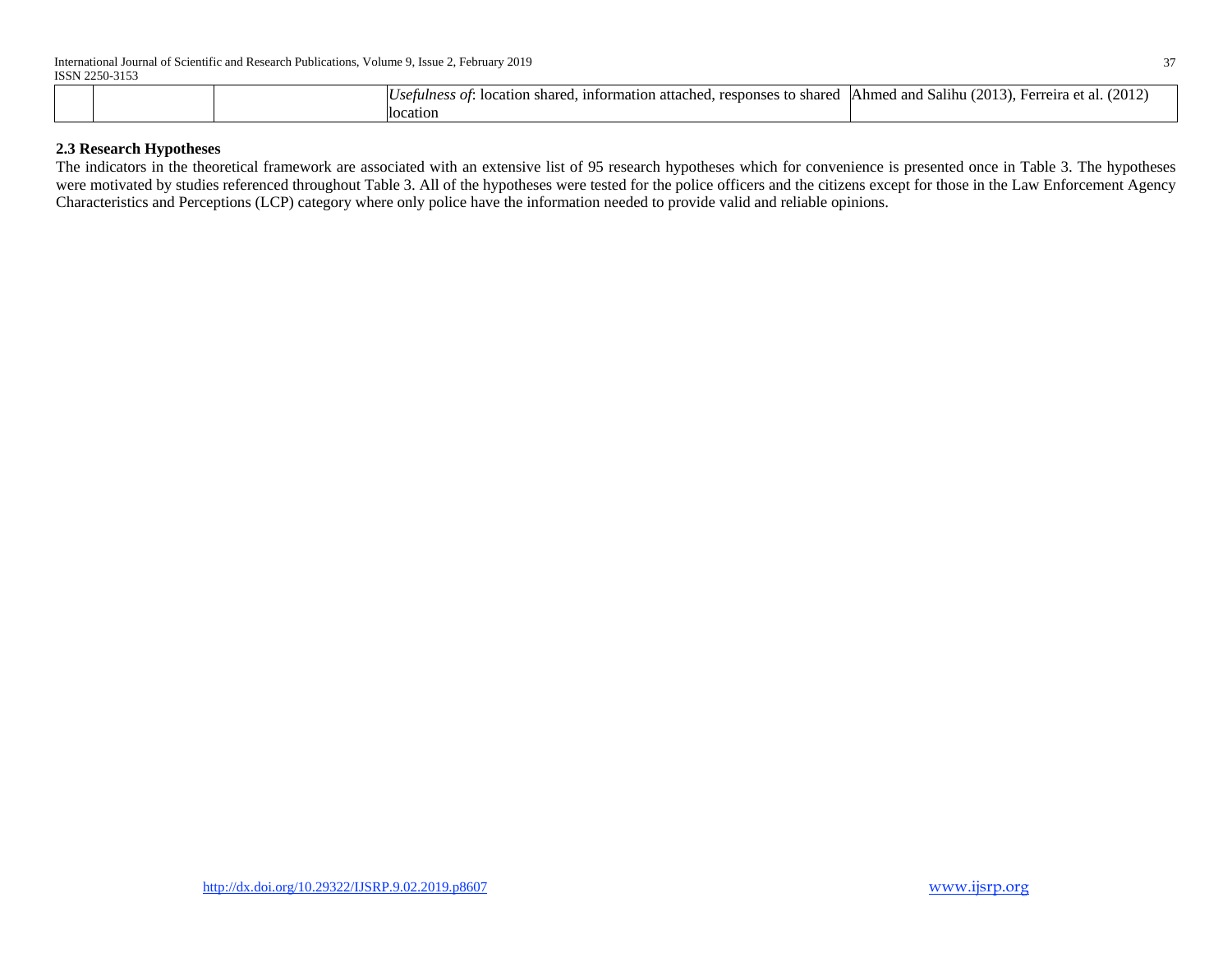# **3. RESEARCH DESIGN AND METHODOLOGY**

This is a cross sectional field study. Quantitative methods are used to analyze data collected with questionnaires in order to test hypotheses associated with a theoretical framework derived from previous studies.

The subjects were police officers and civilians from Singapore and the Maldives with e-Policing experience. They were at least 18 years of age. Based on limited information about the sizes of these four target populations and the need to ensure statistical validity it was decided to select samples of 200 police officers and 300 civilians from both Singapore and Maldives. Because no adequate sampling frames were available a purposive method was used (Neuman, 2006). Participants were accessed through personal contacts in the police forces in both nations and the use of social media. Sampling was done in stages making initial contacts and then asking them to identify suitable others. Questionnaires were available in hard and soft copy. A cover letter introduced the purpose of the study, instructions for its completion and return, and a contact for additional information.

A separate questionnaire in the English language was designed for police officers and civilians. Section 1 in each questionnaire addressed personal and work characteristics and adopted technologies (Appendix A1). Section 2 presented the statements associated with the 95 hypotheses (Table 3) with measurement scales for responses. Questionnaires were reviewed by a focus group of five individuals with expertise in e-Policing and suggested modifications were included in revised versions of the questionnaires which were then administered in pilot studies with 10 suitable subjects. Modifications were included in the final versions of the questionnaires.

The data from section 1 was analyzed using frequency distributions. The hypotheses in section 2 were tested using one of two approaches:

**(a)** Many hypotheses required a response to a single statement on a 7-point Likert scale. The hypothesis was supported only if a t-test showed that the mean of the responses was statistically significantly different from the *neutral* value of 4 ( $p < 0.05$ ) for a nondirectional hypothesis or in the direction specified for a directional hypothesis;

**(b)** Other hypotheses required the comparison of the means of responses to two statements each on 7-point Likert scales. The hypothesis was supported only if a t-test showed that the difference between the means was statistically significantly different from zero ( $p < 0.05$ ) for a non-directional hypothesis or in the direction specified for a directional hypothesis.

Seven-point scales were used in order to provide subjects with an appropriate way of expressing their opinions.

## **4. DATA ANALYSES AND HYPOTHESIS TESTING**

This section presents the results of the data analyses. The interpretation and discussion of the results is presented in section 5.

#### **4.1 Data Entry and Preparation**

After a considerable effort it was possible to obtain a sample of 200 police from Singapore and 114 from Maldives and 302 citizens from Singapore and 220 from Maldives. Although these sample sizes were less than planned they were considered to be satisfactory. The data was entered into an SPSS worksheet. Ten percent of the questionnaires in each of the four groups were selected at random and checked for data entry errors. None were found. There were no outliers or missing values.

#### **4.2 Descriptive Analyses**

Data collected in section 1 of the questionnaires was analyzed to develop profiles of the two groups of police and citizens. The results are in Appendix Tables A1, A2, and A3. Means, standard deviations, skewness, and kurtosis were calculated for the variables associated with the hypotheses in section 2. These are not shown but based on the standard deviations which were less than 1.911 it was concluded that responses were consistent and the means were appropriate representations of the values of the variables. The skewness and kurtosis for the distributions of the variables were within limits of 3 and 7, respectively, which justified the use of the ttests used for hypothesis testing (Ott and Hildebrand, 1983).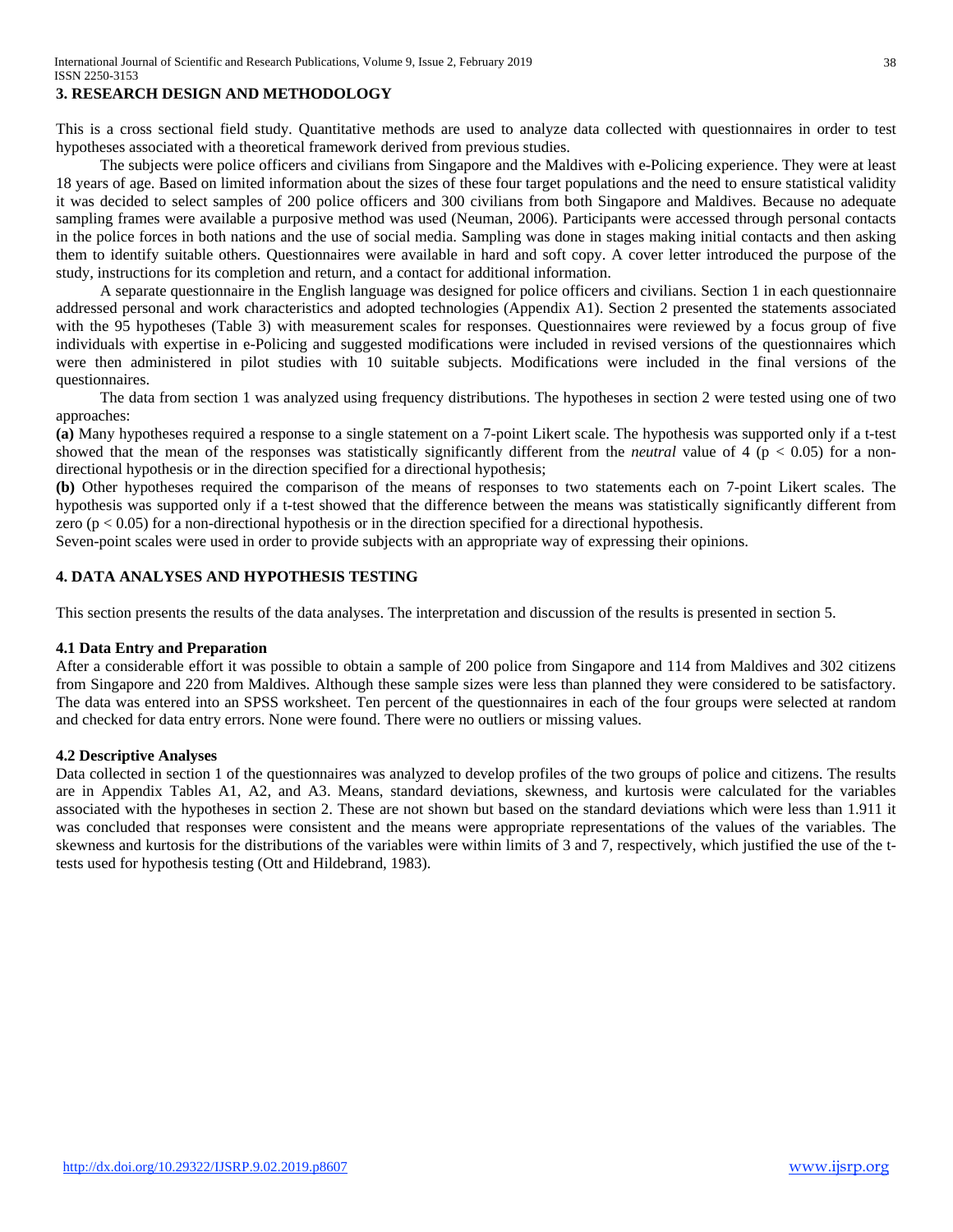#### **4.3 Hypothesis Testing**

Table 3 presents the decisions for each of the 95 hypotheses. The decision is supported (S) or not supported (NS) and in some cases comments are p. Groups of hypotheses are preceded by references to studies which motivated those hypotheses.

Table 3: Decisions for hypotheses

| Hypothesis: Individual Characteristics and Perceptions (ICP)                                                                                       |                 |                |                |                |  |
|----------------------------------------------------------------------------------------------------------------------------------------------------|-----------------|----------------|----------------|----------------|--|
|                                                                                                                                                    | <b>Citizens</b> |                |                | <b>Police</b>  |  |
| <i>References:</i> Ray et al. (2012), Sachdeva and Kumaraguru (2014), LeBeuf (2006).                                                               | Singapore       | Maldives       | Singapore      | Maldives       |  |
| ICP 1(a) Compared to people aged 35 years or more people aged 18-35 years:                                                                         |                 |                |                |                |  |
| $(i)$ Engage with Police online significantly more often.                                                                                          | <b>NS</b>       | S              | S              | ${\bf S}$      |  |
|                                                                                                                                                    | Comment         |                |                |                |  |
| (ii) Are significantly more aware of online Police presence.                                                                                       | <b>NS</b>       | S              | <b>NS</b>      | S              |  |
| ICP 1(b) Compared to other people those with:                                                                                                      |                 |                |                |                |  |
| (i) Computer and internet experience engage with Police online significantly more often.                                                           | S               | S              | S              | ${\bf S}$      |  |
| (ii) SNS knowledge and experience find it significantly easy to share information and location with Police using SNS.                              | ${\bf S}$       | ${\bf S}$      | ${\bf S}$      | $\overline{S}$ |  |
| <b>ICP 1(c)</b> People strongly prefer to engage online with Police organizations which are situated in the same location as them.                 | S               | <b>NS</b>      | ${\bf S}$      | ${\bf S}$      |  |
| <b>ICP 1(d)</b> The use of online engagement with Police is significantly greater for males than for females.                                      | <b>NS</b>       | S              | <b>NS</b>      | $_{\rm NS}$    |  |
| <b>Comment:</b> People aged 35 years or more engage with Police online significantly more often than people aged 18-35 years.                      |                 |                |                |                |  |
| References: Unsworth (2014), Sachdeva and Kumaraguru (2014), Sakiyama et al. (2011), Ray et al. (2012), Malleson and Andresen (2014), COPS (2013). |                 |                |                |                |  |
| ICP 2(a) Compared to other means of online communication with Police SNS are:                                                                      |                 |                |                |                |  |
| (i) Used significantly more often.                                                                                                                 | ${\bf S}$       | <b>NS</b>      | S              | S              |  |
| (ii) Used for significantly longer periods of time.                                                                                                | S               | <b>NS</b>      | S              | ${\bf S}$      |  |
| (iii) Significantly less complex to use.                                                                                                           | S               | S              | S              | ${\bf S}$      |  |
| (iv) Significantly more useful.                                                                                                                    | S               | S              | S              | ${\bf S}$      |  |
| ICP 2(b) People are not willing to specify their location when they are using SNS to engage with Police                                            | $\overline{S}$  | $\overline{S}$ | S              | S              |  |
| ICP 2(c) Compared to offline communication methods between Police and the public using SNS:                                                        |                 |                |                |                |  |
| (i) Requires significantly less time and effort.                                                                                                   | ${\bf S}$       | <b>NS</b>      | ${\bf S}$      | ${\bf S}$      |  |
| (ii) For reporting locations to Police is significantly more accurate.                                                                             | $\overline{S}$  | S              | $\overline{S}$ | S              |  |
| ICP 2(d) The usefulness of SNS is significantly different when used to interact with Police online compared its use to interact                    | $\overline{S}$  | $\overline{S}$ | <b>NS</b>      | <b>NS</b>      |  |
| with other people online.                                                                                                                          | Comment         | Comment        |                |                |  |
| ICP 2(e) The level of assurance of privacy and security when using SNS to communicate with Police online:                                          |                 |                |                |                |  |
| (i) Is significantly different compared to the use of other online and offline methods of communication?                                           | ${\bf S}$       | <b>NS</b>      | S              | ${\bf S}$      |  |
| (ii) Has a significant effect on how often SNS are used for this purpose.                                                                          | $\overline{s}$  | S              | $\overline{S}$ | $\overline{S}$ |  |
| <b>Comment:</b> SNS is significantly more useful for interacting with other people online than it is for interacting with Police online.           |                 |                |                |                |  |
| References: Wentz and Schlimgen (2011), Ray et al. (2012), LeBeuf, (2006).                                                                         |                 |                |                |                |  |
| ICP 3(a) Police response rates for community concerns, crimes, and emergencies which are reported offline are significantly                        | <b>NS</b>       | S              | S              | <b>NS</b>      |  |
| different from response rates for community concerns, crimes, and emergencies which are reported online.                                           |                 | Comment 1      | Comment 2      |                |  |
| ICP 3(b) Police control rates of crimes and disorder which are reported offline are significantly different from control rates for                 | <b>NS</b>       | S              | <b>NS</b>      | <b>NS</b>      |  |
| crimes and disorder which are reported online                                                                                                      |                 | Comment 3      |                |                |  |
| ICP 3(c) The level of satisfaction with Police services is significantly different for people who engage with Police online                        | <b>NS</b>       | <b>NS</b>      | <b>NS</b>      | <b>NS</b>      |  |
| compared to those who engage with Police offline.                                                                                                  |                 |                |                |                |  |
| ICP 3(d) People who engage with Police:                                                                                                            |                 |                |                |                |  |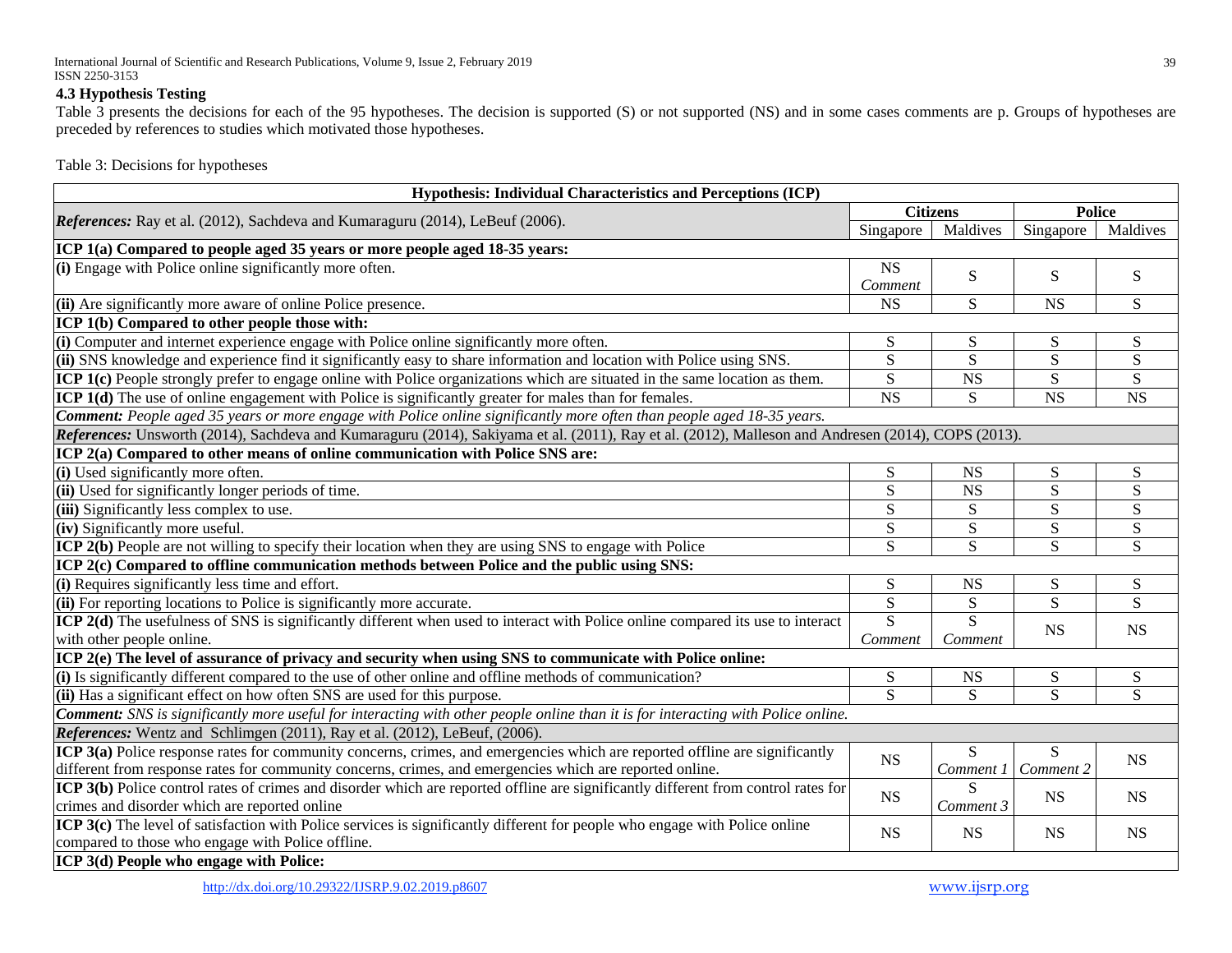| (i) Offline have a significant preference for real physical contact with Police.                                                                                                        |    |           |           |           |  |
|-----------------------------------------------------------------------------------------------------------------------------------------------------------------------------------------|----|-----------|-----------|-----------|--|
| (ii) Online have a significant preference for virtual contact with Police.                                                                                                              |    |           |           |           |  |
| ICP 3(e) People engage with Police using SNS significantly more often than they engage with Police using:                                                                               |    |           |           |           |  |
| (i) Other online methods.                                                                                                                                                               |    | <b>NS</b> |           |           |  |
| (ii) Real physical contact.                                                                                                                                                             | NS |           | <b>NS</b> | <b>NS</b> |  |
| <b>Comment 1:</b> Police response rates for community concerns, crimes, and emergencies which are reported offline are significantly better than response rates for community           |    |           |           |           |  |
| concerns, crimes, and emergencies which are reported online.                                                                                                                            |    |           |           |           |  |
| <b>Comment 2:</b> Police response rates for community concerns, crimes, and emergencies which are reported online are significantly better than response rates for community            |    |           |           |           |  |
| concerns, crimes, and emergencies which are reported offline.                                                                                                                           |    |           |           |           |  |
| <b>Comment 3:</b> Police control rates of crimes and disorder which are reported offline are significantly better than control rates for crimes and disorder which are reported online. |    |           |           |           |  |

## Table 3: Decisions for hypotheses (continued)

| Hypothesis: Law Enforcement Agency Characteristics and Perceptions (LCP)                                                                             |                          |                |  |  |
|------------------------------------------------------------------------------------------------------------------------------------------------------|--------------------------|----------------|--|--|
| References: LeBeuf (2006), Sakiyama et al. (2011), Busagala and Ringo (2013), Sachdeva and Kumaraguru (2014), Malleson and Andresen (2014), Ray      |                          |                |  |  |
| et al. (2012), COPS (2013), Agbozo (2017), Matlala (2016).                                                                                           | Singapore                | Maldives       |  |  |
| LCP 1(a) There is a significant difference among Police Departments with 50-500 officers, 500-1000 officers, and over 1000 officers with respect to: |                          |                |  |  |
| (i) Technology awareness.                                                                                                                            | <b>NS</b>                | S<br>Comment 2 |  |  |
| $(ii)$ Internet use.                                                                                                                                 | <b>NS</b>                | Comment 2      |  |  |
| (iii) SNS use for police operations.                                                                                                                 | <b>NS</b>                | S<br>Comment 2 |  |  |
| $\left\vert \mathrm{(iv)}\mathrm{S}\mathrm{N}\mathrm{S}\right\vert$ use for publishing location.                                                     | <b>NS</b>                | S<br>Comment 2 |  |  |
| $(v)$ The use of GIS for crime mapping and hotspot identification.                                                                                   | <b>NS</b>                | Comment 2      |  |  |
| $(vi)$ The use of Mapping Applications.                                                                                                              | <b>NS</b>                | S.             |  |  |
| $(vii)$ Challenges and restrictions on the use of SNS for Police operations and public engagement.                                                   | <b>NS</b>                | S<br>Comment 3 |  |  |
| $(viii)$ The level of privacy and security assurance for shared information.                                                                         | S<br>Comment 1 Comment 2 | S              |  |  |
| LCP 1(b) For Police Departments in:                                                                                                                  |                          |                |  |  |

| (i)<br>11111<br>limited.<br>…icantly<br><b>Rem</b><br>1nterr<br>.s19111<br>computer<br>anc<br>$\therefore$ acce<br>and<br>. areas<br>TΩ<br>əte<br>ннаг                                                                                                                |  |
|-----------------------------------------------------------------------------------------------------------------------------------------------------------------------------------------------------------------------------------------------------------------------|--|
| $(ii)$ Deve<br>f11<br>$. \sim$<br>terent:<br>S1Qn<br>∠nificantly<br>techno<br>erations<br>those<br>., Police<br>ountr_<br>oin!<br>$\sim$ 0.00 $\sim$<br>related<br>u expert<br>1000<br>and<br>1n<br>ıntr<br>usage<br>1093<br>nnared<br>$\sim$ . The set of $\sim$<br> |  |

*Comment 1: With respect to the level of privacy and security assurance for shared information Police Departments with 50-500 officers are not significantly different from Police*  Departments with 500-1000 officers, but in both cases the level of privacy and security assurance for shared information is significantly greater than in Police Departments with *over 1000 officers.*

*Comment 2: With respect to: Technology awareness, Internet use, SNS use for police operations, SNS use for publishing location, the use of GIS for crime mapping and hotspot identification, the use of Mapping Applications, and the level of privacy and security assurance for shared information Police Departments with 50-500 officers are significantly more involved than Police Departments with 500-1000 officers which are significantly more involved than Police Departments with over 1000 officers.*

*Comment 3: With respect to challenges and restrictions on the use of SNS for Police operations and public engagement Police Departments with 50-500 officers are not significantly different from Police Departments with 500-1000 officers, but in both cases challenges and restrictions on the use of SNS for Police operations and public*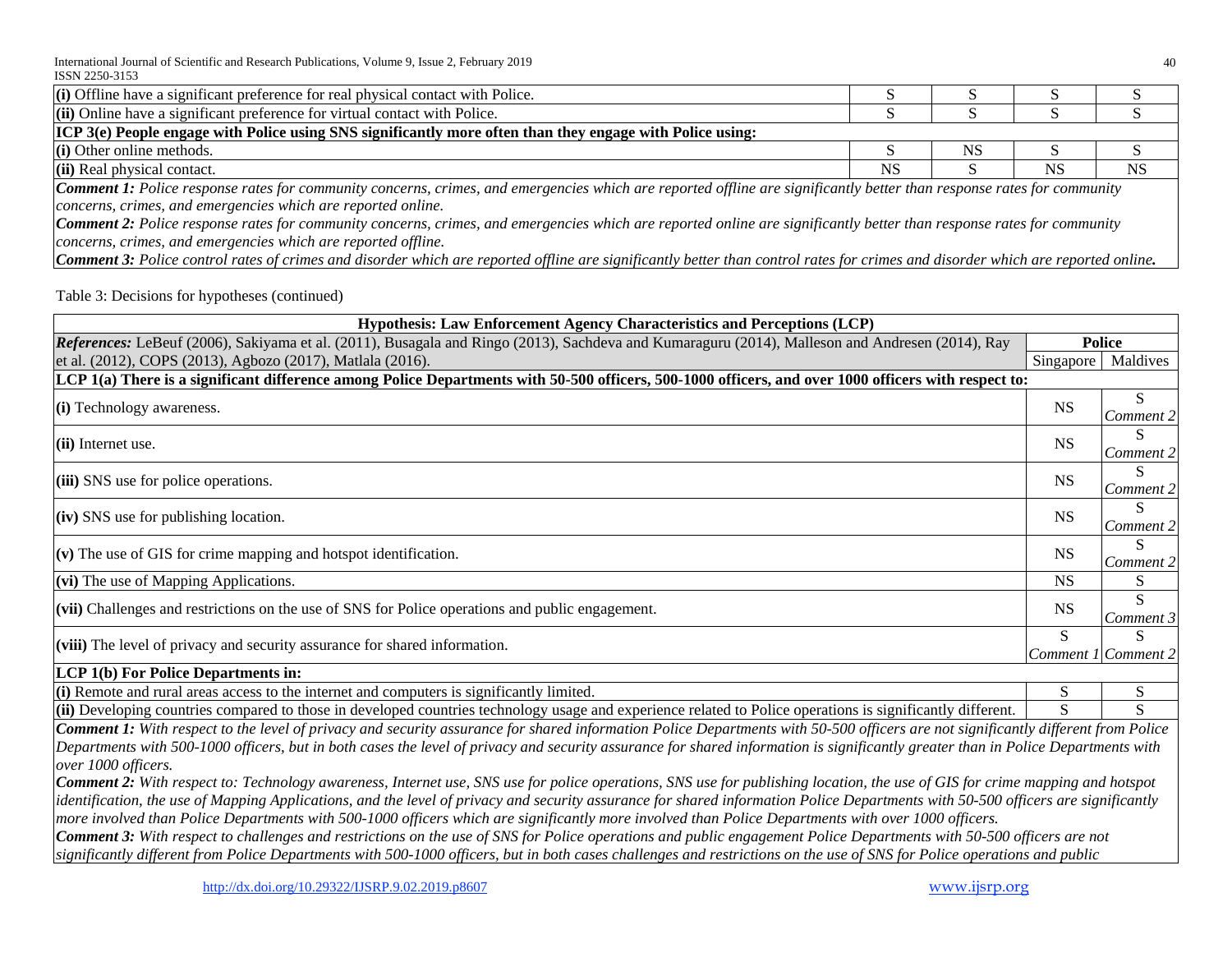| engagement is significantly greater than in Police Departments with over 1000 officers.                                                                                                     |              |           |
|---------------------------------------------------------------------------------------------------------------------------------------------------------------------------------------------|--------------|-----------|
| References: Wentz and Schlimgen (2011), Cordner and Perkins (2013), Cawley (2016).                                                                                                          |              |           |
| LCP 2(a) The frequency of engagement with the public is significantly different for Police Departments which interact with the public using face-to-face                                    | <b>NS</b>    | <b>NS</b> |
| means and those which use SNS and other online means.                                                                                                                                       |              |           |
| LCP 2(b) Police Departments which:                                                                                                                                                          |              |           |
| $(i)$ Physically interact with the public are highly responsive to crime reports and emergencies.                                                                                           | S            | S         |
| $(iii)$ Interact with the public using SNS are highly responsive to community concerns.                                                                                                     | $\mathbf S$  | S         |
| LCP 2(c) The frequency of engagement with the public has a significant effect on Police response time to community concerns, crime reports, and<br>emergencies.                             | S            | S         |
| LCP 2(d) Police who engage with the public using SNS are significantly less responsive to crime reports and emergencies compared to Police who engage<br>with the public using other means. | S            | S.        |
| References: COPS (2013), Sachdeva and Kumaraguru (2014), Ray et al. (2012), Busagala and Ringo (2013), Cawley (2016).                                                                       |              |           |
| LCP 3(a) For operational communication and collaboration among Police and Police Departments SNS are significantly:                                                                         |              |           |
| (i) Easy to use.                                                                                                                                                                            | S            | S         |
| (ii) Useful.                                                                                                                                                                                | S            | S         |
| LCP 3(b) In Police Departments with technical and internet experience the information and location sharing function in SNS is significantly:                                                |              |           |
| (i) Easy to use.                                                                                                                                                                            | ${\bf S}$    | S         |
| (ii) Useful.                                                                                                                                                                                | <sub>S</sub> | S         |
| LCP 3(c) Strict internet usage laws, regulations, and policies significantly:                                                                                                               |              |           |
| (i) Reduce significantly the use of SNS in Police Departments.                                                                                                                              | S            | S         |
| (ii) Provide significantly higher levels of privacy, security, and discretion for information shared by the public.                                                                         | S            | S         |
| LCP 3(d) In Police Departments in developing and developed countries:                                                                                                                       |              |           |
| $(i)$ The level of privacy and security of information shared with the public online is significantly different.                                                                            | S            | ${\bf S}$ |
| (ii) Limited Internet knowledge and SNS experience significantly impacts the acceptance and adoption of SNS in Police operations.                                                           | S            | S         |
| LCP 3(e) The use of SNS to interact with the public significantly increases the number of Police engaging with citizens in their community.                                                 | S            | S         |
| <i>References:</i> Cordner and Perkins (2013), Wentz and Schlimgen (2011), Cawley (2016).                                                                                                   |              |           |
| LCP 4(a) The use of SNS and GIS:                                                                                                                                                            |              |           |
| (i) In Police operations is significantly greater for Police Departments in densely populated communities than it is in less densely populated communities.                                 | <b>NS</b>    | <b>NS</b> |
| $(iii)$ In Police operations increases significantly as the rate of serious crime increases.                                                                                                | S            | S         |
| (iii) Increases significantly the responsiveness of Police Departments in dealing with community concerns, crime reports, and emergencies.                                                  | S            | ${\bf S}$ |

Table 3: Decisions for hypotheses (continued)

| Hypothesis: Social Media Content, Characteristics, Behavior, and Activities (SCBA) |           |           |           |          |  |  |
|------------------------------------------------------------------------------------|-----------|-----------|-----------|----------|--|--|
|                                                                                    | Citizens  |           | Police    |          |  |  |
| <i>References:</i> Mayfield (2008), Chan-Olmsted et al. (2013).                    | Singapore | Maldives  | Singapore | Maldives |  |  |
| SCBA 1(a) The public and Police have a significant preference for SNS that:        |           |           |           |          |  |  |
| $(i)$ Are community and relationship driven.                                       |           |           |           |          |  |  |
| $\left  \right $ (ii) Are focused on building community relationships.             |           |           |           |          |  |  |
| (iii) Enable real-time interaction and location sharing.                           |           | <b>NS</b> |           |          |  |  |
| $(iv)$ Have over 1 million users.                                                  |           | <b>NS</b> |           |          |  |  |
| $(v)$ Provide the capability to create a personal user profile.                    |           | <b>NS</b> |           |          |  |  |
| References: Sakiyama et al. (2011), Chan-Olmsted et al. (2013).                    |           |           |           |          |  |  |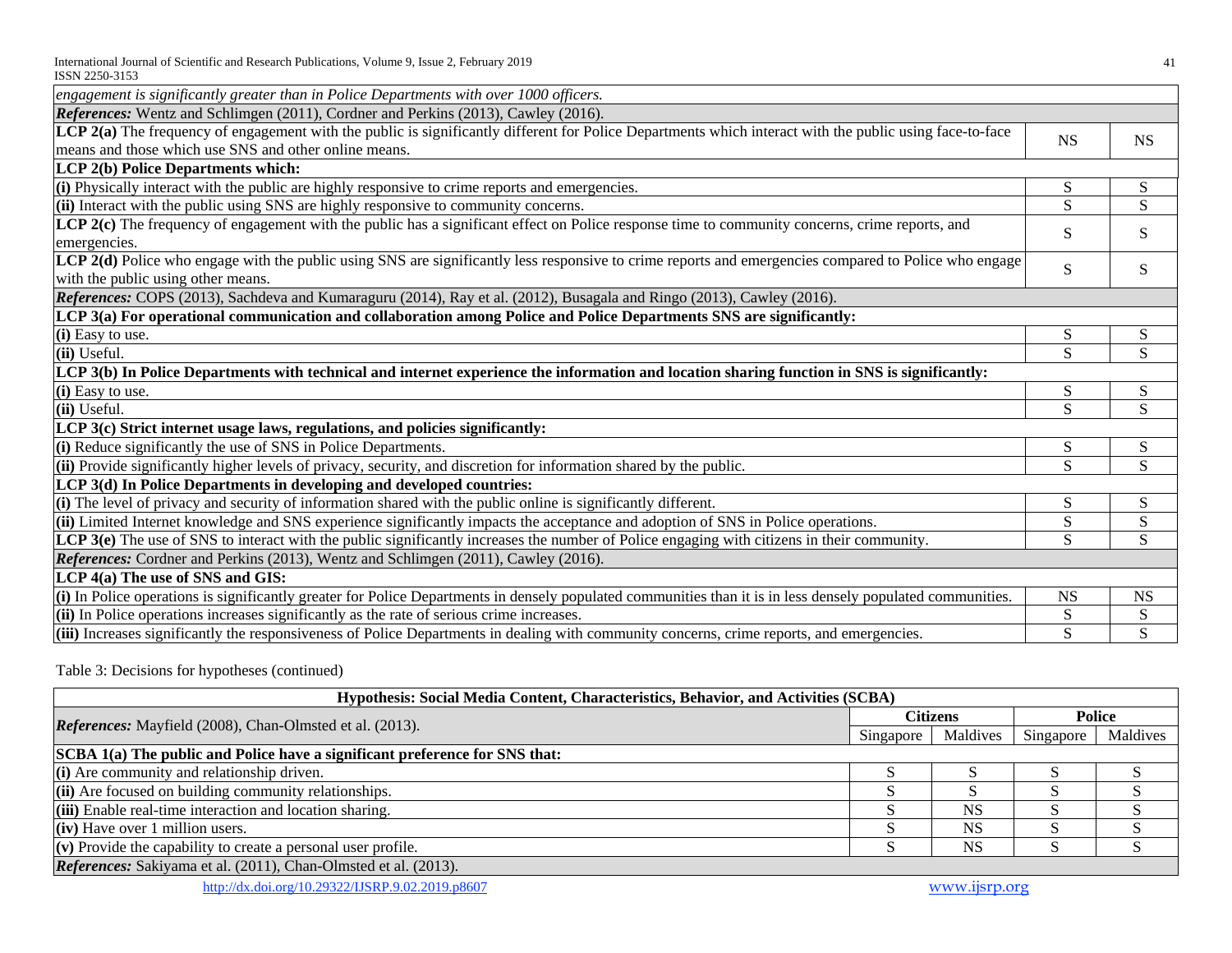| SCBA 2(a) Text content published on SNS by:                                                                                                                                    |                        |                        |                        |                |
|--------------------------------------------------------------------------------------------------------------------------------------------------------------------------------|------------------------|------------------------|------------------------|----------------|
| (i) The public is usually short and expressive.                                                                                                                                | S                      | <b>NS</b>              | S                      | ${\bf S}$      |
| (ii) Police Departments is usually very long and detailed.                                                                                                                     | ${\bf S}$              | ${\bf S}$              | ${\bf S}$              | ${\bf S}$      |
| (iii) The public and Police Departments is significantly more common than multimedia content.                                                                                  | S                      | <b>NS</b>              | S                      | S              |
| SCBA 2(b) Compared to the content published by Police Departments on SNS the content published by the public:                                                                  |                        |                        |                        |                |
| (i) Is significantly more.                                                                                                                                                     | ${\bf S}$              | <b>NS</b>              | <b>NS</b>              | <b>NS</b>      |
| (ii) Includes categories/topics that are significantly less meaningful and detailed.                                                                                           | S                      | $_{\rm NS}$            | <b>NS</b>              | <b>NS</b>      |
| (iii) Includes significantly less web page links (hyperlinks).                                                                                                                 | $\overline{\text{NS}}$ | $\overline{\text{NS}}$ | $\overline{\text{NS}}$ | <b>NS</b>      |
| SCBA 2(c) Web page links (hyperlinks) included in SNS messages/posts:                                                                                                          |                        |                        |                        |                |
| (i) By Police are significantly relevant to the published messages/posts.                                                                                                      | S                      | <b>NS</b>              | ${\bf S}$              | S              |
| (ii) By the public contain significantly more text content than multimedia content.                                                                                            | S                      | S                      | S                      | ${\bf S}$      |
| (iii) By Police contain significantly more text content than multimedia content.                                                                                               | S                      | ${\bf S}$              | ${\bf S}$              | ${\bf S}$      |
| (iv) By Police usually point to web pages and content of a Police Department's website.                                                                                        | S                      | S                      | S                      | S              |
| Reference: Sakiyama et al. (2011).                                                                                                                                             |                        |                        |                        |                |
| SCBA 3(a) Content published by Police Departments using SNS:                                                                                                                   |                        |                        |                        |                |
| (i) Has a significantly high rate of response from the public compared to content published using offline methods.                                                             | ${\bf S}$              | ${\bf S}$              | ${\bf S}$              | ${\bf S}$      |
| (ii) Attracts a significantly larger audience compared to content shared using other online methods.                                                                           | $\overline{S}$         | $\overline{S}$         | $\overline{S}$         | $\overline{S}$ |
| (iii) Has a significantly higher rate of sharing and re-sharing among the public compared to content published by other                                                        | S                      | S                      | S                      | S              |
| methods.                                                                                                                                                                       |                        |                        |                        |                |
| SCBA 3(b) The rate of responses:                                                                                                                                               |                        |                        |                        |                |
| (i) From the public to content published by Police Departments on SNS increases as the richness of the content increases.                                                      | ${\bf S}$              | S                      | ${\bf S}$              | S              |
| (ii) By Police Departments to people's reactions and comments to their messages/posts on SNS is usually less than the public                                                   | ${\bf S}$              | <b>NS</b>              | ${\bf S}$              | S              |
| expects.                                                                                                                                                                       |                        | Comment                |                        |                |
| (iii) To content published and shared by Police Departments on SNS is highest among people who frequently engage with the                                                      | S                      | <b>NS</b>              | S                      | S              |
| police on SNS.                                                                                                                                                                 |                        |                        |                        |                |
| <b>Comment:</b> The rate of responses by Police Departments to people's reactions and comments to their messages/posts on SNS is usually significantly greater than the public |                        |                        |                        |                |
| expects.                                                                                                                                                                       |                        |                        |                        |                |
| References: Sakiyama et al. (2011), Chan-Olmsted et al. (2013), Sachdeva and Kumaraguru (2014).                                                                                |                        |                        |                        |                |
| SCBA 4(a) Responses to content published by Police Departments on SNS from:                                                                                                    |                        |                        |                        |                |
| (i) The public are usually very relevant to the content.                                                                                                                       | ${\bf S}$              | <b>NS</b>              | ${\bf S}$              | ${\bf S}$      |
| (ii) People who do not regularly engage with the police on SNS are usually neutral or negative.                                                                                | $\overline{S}$         | $\overline{\text{NS}}$ | $\overline{S}$         | $\overline{S}$ |
| (iii) People who regularly engage with the police via SNS are usually positive.                                                                                                | S                      | S                      | S                      | S              |
| (iv) The public which are mainly negative have a negative effect on the level of support for the content and the number of                                                     | S                      | S                      | S                      | S              |
| contributions related to the content.                                                                                                                                          |                        |                        |                        |                |
| (v) The public which are mainly neutral or positive have a positive effect on the level of support for the content and the                                                     | ${\bf S}$              | ${\bf S}$              | ${\bf S}$              | S              |
| number of contributions related to the content.                                                                                                                                |                        |                        |                        |                |
| References: Mayfield (2008), Sakiyama et al. (2011), COPS (2013).                                                                                                              |                        |                        |                        |                |
| SCBA 5(a) The number of new followers of Police Departments on SNS is increased significantly if:                                                                              |                        |                        |                        |                |
| (i) The posting of rich content is routine and regular.                                                                                                                        | ${\bf S}$              | S                      | S                      | S              |
| (ii) The content can be shared and re-shared.                                                                                                                                  | $\overline{S}$         | $\overline{S}$         | S                      | $\overline{S}$ |

Table 3: Decisions for hypotheses (continued)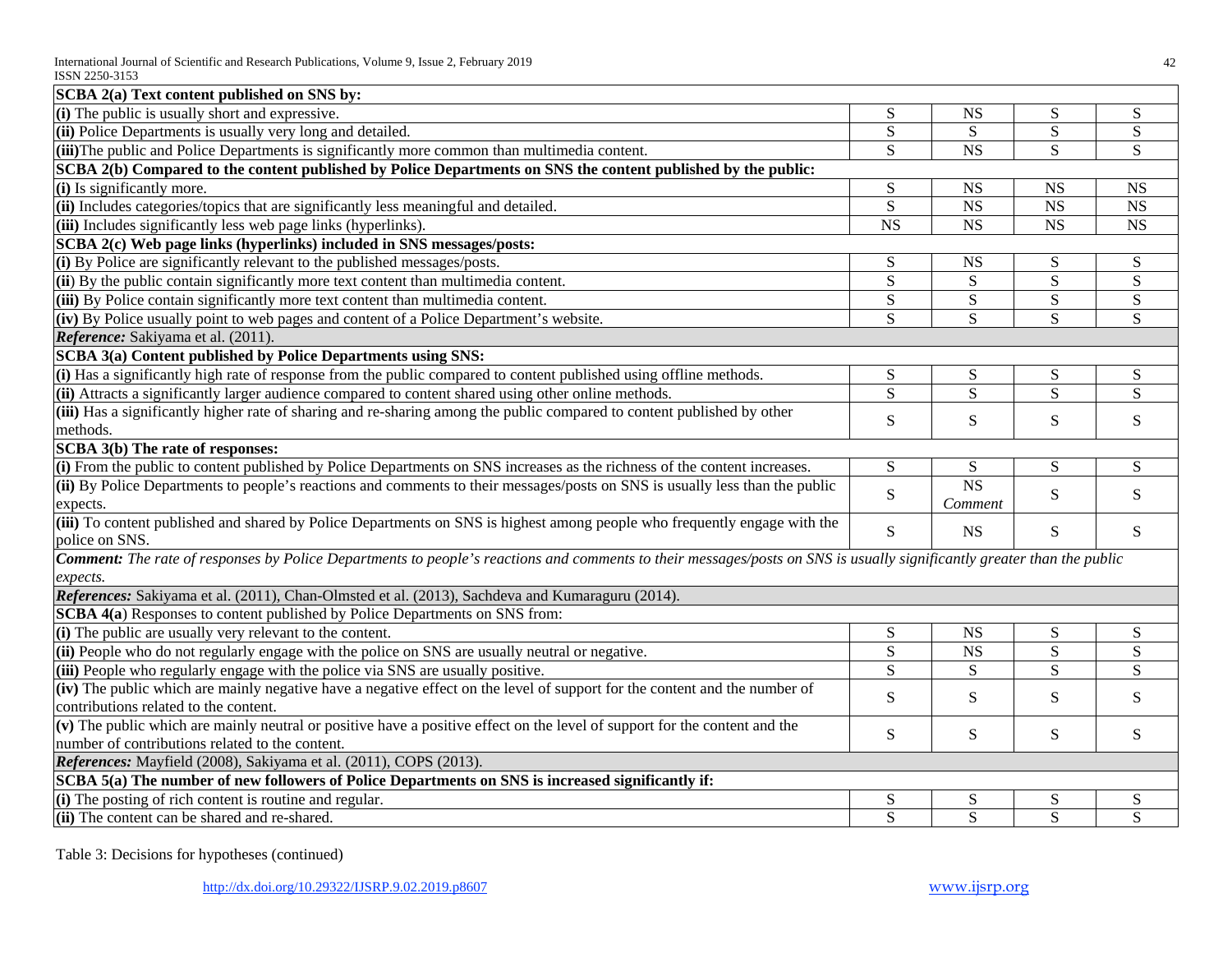| Hypothesis: Location Characteristics, Behavior, and Activities (LCBA)                                                                                                                                                                                                                                                                                                                                                                                            |                |                                   |                           |                           |
|------------------------------------------------------------------------------------------------------------------------------------------------------------------------------------------------------------------------------------------------------------------------------------------------------------------------------------------------------------------------------------------------------------------------------------------------------------------|----------------|-----------------------------------|---------------------------|---------------------------|
|                                                                                                                                                                                                                                                                                                                                                                                                                                                                  |                | <b>Citizens</b>                   |                           | <b>Police</b>             |
| References: Ahmed and Salihu (2013), Breetzke (2008).                                                                                                                                                                                                                                                                                                                                                                                                            | Singapore      | Maldives                          | Singapore                 | Maldives                  |
| LCBA 1(a) People who interact with Police using SNS:                                                                                                                                                                                                                                                                                                                                                                                                             |                |                                   |                           |                           |
| (i) Share or publish location information significantly less often than Police Departments.                                                                                                                                                                                                                                                                                                                                                                      | <b>NS</b>      | <b>NS</b><br>Comment 1            | <b>NS</b>                 | S                         |
| (ii) Share relative locations significantly more often than Police Departments.                                                                                                                                                                                                                                                                                                                                                                                  | <b>NS</b>      | <b>NS</b>                         | <b>NS</b>                 | <b>NS</b>                 |
| (iii) Share absolute locations in SNS significantly less often than Police Departments.                                                                                                                                                                                                                                                                                                                                                                          | <b>NS</b>      | <b>NS</b>                         | NS                        | <b>NS</b>                 |
| (iv) Share or publish location information using Smartphones with Mobile Data Internet connectivity significantly more than<br>Police Departments.                                                                                                                                                                                                                                                                                                               | <b>NS</b>      | S                                 | <b>NS</b>                 | <b>NS</b>                 |
| (v) Share or publish location information using computers with broadband Internet connectivity significantly less than Police<br>Departments.                                                                                                                                                                                                                                                                                                                    | <b>NS</b>      | <b>NS</b><br>Comment <sub>2</sub> | ${\bf S}$                 | <b>NS</b>                 |
| Comment1: People who interact with Police using SNS share or publish location information significantly more often than Police Departments.<br><b>Comment 2:</b> People who interact with Police using SNS share or publish location information using computers with broadband Internet connectivity significantly more than<br>Police Departments.                                                                                                             |                |                                   |                           |                           |
| References: Malleson and Andresen (2014), Sachdeva and Kumaraguru (2014), Wentz and Schlimgen (2011).<br>LCBA 2(a) Locations published with rich information in SNS produce significantly high responses from the public and Police.                                                                                                                                                                                                                             | S              |                                   |                           |                           |
| LCBA 2(b) Relative location information shared by the public using SNS significantly increases the response time of Police.                                                                                                                                                                                                                                                                                                                                      | $\overline{S}$ | S<br>$\overline{\text{NS}}$       | S<br>S                    | S<br>S                    |
|                                                                                                                                                                                                                                                                                                                                                                                                                                                                  |                |                                   |                           |                           |
| LCBA 2(c) Response times to relative location information compared to response times to absolute location information are significantly different:                                                                                                                                                                                                                                                                                                               |                |                                   |                           |                           |
| (i) For members of the public if the information is provided by Police using SNS.                                                                                                                                                                                                                                                                                                                                                                                | <b>NS</b>      | <b>NS</b>                         | <b>NS</b>                 | S<br>Comment 1            |
| $\left  \right $ (ii) For Police if the information is provided by the public using SNS.                                                                                                                                                                                                                                                                                                                                                                         | <b>NS</b>      | S.                                | S.<br>Comment 2 Comment 2 | <b>NS</b>                 |
| <b>LCBA 2(d)</b> The priority that Police give to a response is significantly different for absolute and relative locations shared by the<br>public via SNS.                                                                                                                                                                                                                                                                                                     | <b>NS</b>      | <b>NS</b>                         | <b>NS</b>                 | <b>NS</b>                 |
| Comment 1: Response times to relative location information compared to response times to absolute location information are significantly lower for members of the public if the<br>information is provided by Police using SNS.<br><b>Comment 2:</b> Response times to relative location information compared to response times to absolute location information are significantly greater for Police if the information is<br>provided by the public using SNS. |                |                                   |                           |                           |
| References: Ahmed and Salihu (2013), Ferreira et al. (2012), Malleson and Andresen (2014), Sachdeva and Kumaraguru (2014), Wentz and Schlimgen (2011).                                                                                                                                                                                                                                                                                                           |                |                                   |                           |                           |
| LCBA 3(a) Location information shared using SNS:                                                                                                                                                                                                                                                                                                                                                                                                                 |                |                                   |                           |                           |
| (i) Produces a significant response rate from the Police.                                                                                                                                                                                                                                                                                                                                                                                                        | ${\bf S}$      | <b>NS</b>                         | S                         | S                         |
| (ii) Produces a significant response rate from the public.                                                                                                                                                                                                                                                                                                                                                                                                       | S              | <b>NS</b>                         | S                         | ${\bf S}$                 |
| (iii) Produces significantly different response rates from the Police and the public.                                                                                                                                                                                                                                                                                                                                                                            | <b>NS</b>      | <b>NS</b>                         | <b>NS</b>                 | $\overline{S}$<br>Comment |
| (iv) Results in different methods for communicating responses from the Police and the public.                                                                                                                                                                                                                                                                                                                                                                    | S              | S                                 | ${\bf S}$                 | S                         |
| $(v)$ Is significantly useful for Police Departments.                                                                                                                                                                                                                                                                                                                                                                                                            | S              | S                                 | S                         | S                         |
| (vi) Is significantly useful for the public.                                                                                                                                                                                                                                                                                                                                                                                                                     | S              | S                                 | ${\bf S}$                 | S                         |
| LCBA 3(b) The accuracy and reliability of location information shared by Police Departments using SNS is significantly better<br>than the accuracy and reliability of location information shared by the public.                                                                                                                                                                                                                                                 | <b>NS</b>      | ${\bf S}$                         | $_{\rm NS}$               | <b>NS</b>                 |
| Comment: Location information shared using SNS produces a significantly lower response rate from the Police than the public.                                                                                                                                                                                                                                                                                                                                     |                |                                   |                           |                           |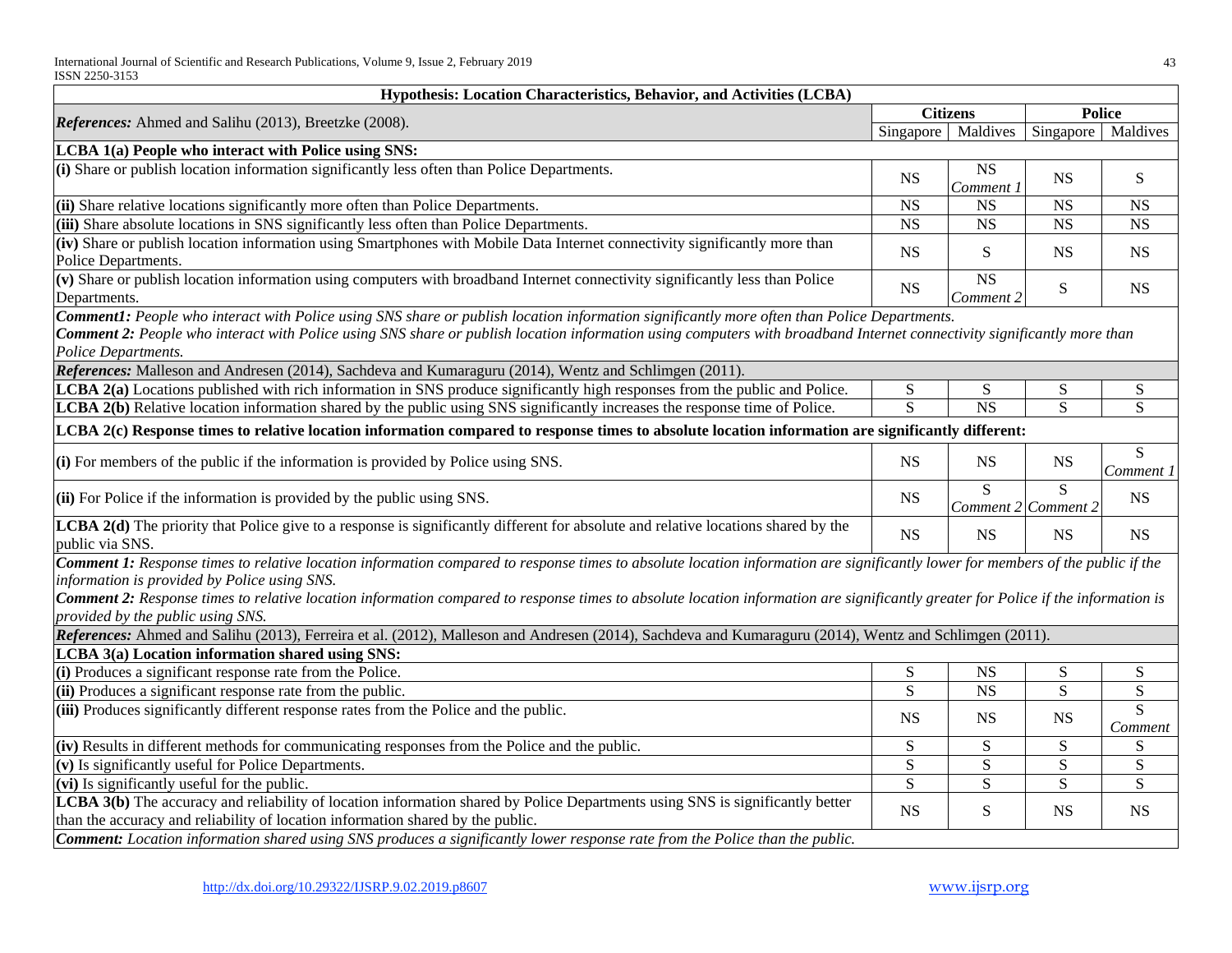Table 4 is derived from Table 3 and shows the distributions of the hypotheses that were supported by citizens and police from each nation and the distributions of hypotheses where the decisions were the same for the police and citizens from each nation.

|                                               |                                                                                          |                | <b>Singapore</b> |                                                    |                 |              |                                            |                |                                                    | <b>Maldives</b>                                |                 |                                            | <b>Percent of</b> |                                             |
|-----------------------------------------------|------------------------------------------------------------------------------------------|----------------|------------------|----------------------------------------------------|-----------------|--------------|--------------------------------------------|----------------|----------------------------------------------------|------------------------------------------------|-----------------|--------------------------------------------|-------------------|---------------------------------------------|
| Category                                      | Factor                                                                                   |                |                  | <b>Police</b>                                      | <b>Citizens</b> |              | Percent of<br><b>Hypotheses</b>            |                | <b>Police</b>                                      |                                                | <b>Citizens</b> | Percent of<br><b>Hypotheses</b>            |                   | <b>Hypotheses with</b><br>the Same Decision |
|                                               |                                                                                          |                | Number           | Percent<br>Supported Supported Supported Supported | Number          | Percent      | with the<br><b>Same</b><br><b>Decision</b> | Number         | Percent<br>Supported Supported Supported Supported | Number                                         | Percent         | with the<br><b>Same</b><br><b>Decision</b> | All<br>Police     | All<br>Citizens                             |
| Individual                                    | Personal characteristics of<br>individuals                                               | 6              | $\overline{4}$   | 67                                                 | $\mathfrak{Z}$  | 50           | 83                                         | 5              | 83                                                 | 5                                              | 83              | 67                                         | 83                | 33                                          |
| and                                           | Characteristics Social media and location<br>usage and its perception                    | 10             | 9                | 90                                                 | 10              | 100          | 90                                         | 9              | 90                                                 | 6                                              | 60              | 50                                         | 100               | 60                                          |
| Perceptions<br>(ICP)                          | Perceptions of police service<br>and level of engagement                                 |                | $\overline{3}$   | 43                                                 | 2               | 29           | 86                                         | $\overline{2}$ | 29                                                 | 6                                              | 86              | 43                                         | 86                | 43                                          |
|                                               | For Category 23                                                                          |                | 16               | 70                                                 | 15              | 65           | 87                                         | 16             | 70                                                 | 17                                             | 74              | 52                                         | 91                | 48                                          |
|                                               | Social media characteristics                                                             | 5              | 5                | 100                                                | 5               | 100          | 100                                        | 5              | 100                                                | $\overline{2}$                                 | 40              | 40                                         | 100               | 40                                          |
| Social Media                                  | Qualities of published<br>content                                                        | 10             | $\overline{7}$   | 70                                                 | 9               | 90           | 80                                         | $\tau$         | 70                                                 | $\overline{4}$                                 | 40              | 70                                         | 100               | 50                                          |
| Content                                       | Content responsiveness                                                                   | 6              | 6                | 100                                                | 6               | 100          | 100                                        | 6              | 100                                                | $\overline{4}$                                 | 67              | 67                                         | 100               | $\overline{67}$                             |
| Characteristics<br>Behavior and<br>Activities | Significance and usefulness<br>of responses                                              | $\overline{5}$ | 5                | 100                                                | 5               | 100          | 100                                        | 5              | 100                                                | 3                                              | 60              | 60                                         | 100               | 60                                          |
| (SCBA)                                        | Followers and contributor<br>acquisition                                                 | $\overline{2}$ | $\overline{2}$   | 100                                                | 2               | 100          | 100                                        | $\overline{2}$ | 100                                                | $\overline{2}$                                 | 100             | 100                                        | 100               | 100                                         |
|                                               | For Category 28                                                                          |                | 25               | 89                                                 | 27              | 96           | 93                                         | 25             | 89                                                 | 15                                             | 54              | 64                                         | 100               | 57                                          |
| Location                                      | Characteristics and methods<br>of location sharing                                       | 5              | $\mathbf{1}$     | 20                                                 | $\overline{0}$  | $\mathbf{0}$ | 80                                         |                | 20                                                 | -1                                             | 20              | 60                                         | 60                | 80                                          |
| Characteristics.<br>Behavior and              | Reactions and responses of<br>shared location                                            | 5              | $\overline{3}$   | 60                                                 | 2               | 40           | 80                                         | 3              | 60                                                 | $\overline{2}$                                 | 40              | 40                                         | 60                | 60                                          |
| Activities<br>(LCBA)                          | Significance, accuracy and<br>usefulness of location                                     | $\overline{7}$ | 5                | 71                                                 | 5               | 71           | 100                                        | 6              | 86                                                 | $\overline{4}$                                 | 57              | 43                                         | 86                | 57                                          |
|                                               | For Category 17                                                                          |                | 9                | 53                                                 | $\overline{7}$  | 41           | 88                                         | 10             | 59                                                 | $\overline{7}$                                 | 41              | 47                                         | 71                | 65                                          |
| Law<br>Enforcement                            | Characteristics of police<br>departments and their social 10<br>media and location usage |                | 3                | 30                                                 |                 |              |                                            | 10             | 100                                                |                                                |                 |                                            | 30                | <b>LCP</b>                                  |
| Agency                                        | Level of public engagement                                                               | $\overline{5}$ | $\overline{4}$   | 80                                                 |                 |              |                                            | $\overline{4}$ | 80                                                 |                                                |                 |                                            | 100               | hypotheses                                  |
| and                                           | Characteristics Perceptions of social media<br>usage and location sharing                | $\Omega$       | 9                | 100                                                |                 | for police.  | LCP hypotheses were tested only            | 9              | 100                                                | LCP hypotheses were tested only<br>for police. |                 |                                            | 100               | were<br>tested only                         |
| Perceptions<br>(LCP)                          | Population, crime and<br>criminal activity context                                       | $\overline{3}$ | $\overline{2}$   | 67                                                 |                 |              |                                            | $\overline{2}$ | 67                                                 |                                                |                 |                                            | 100               | for police.                                 |
|                                               | For Category <sup>27</sup>                                                               |                | $18\,$           | 67                                                 |                 |              |                                            | 25             | 93                                                 |                                                |                 | 74                                         |                   |                                             |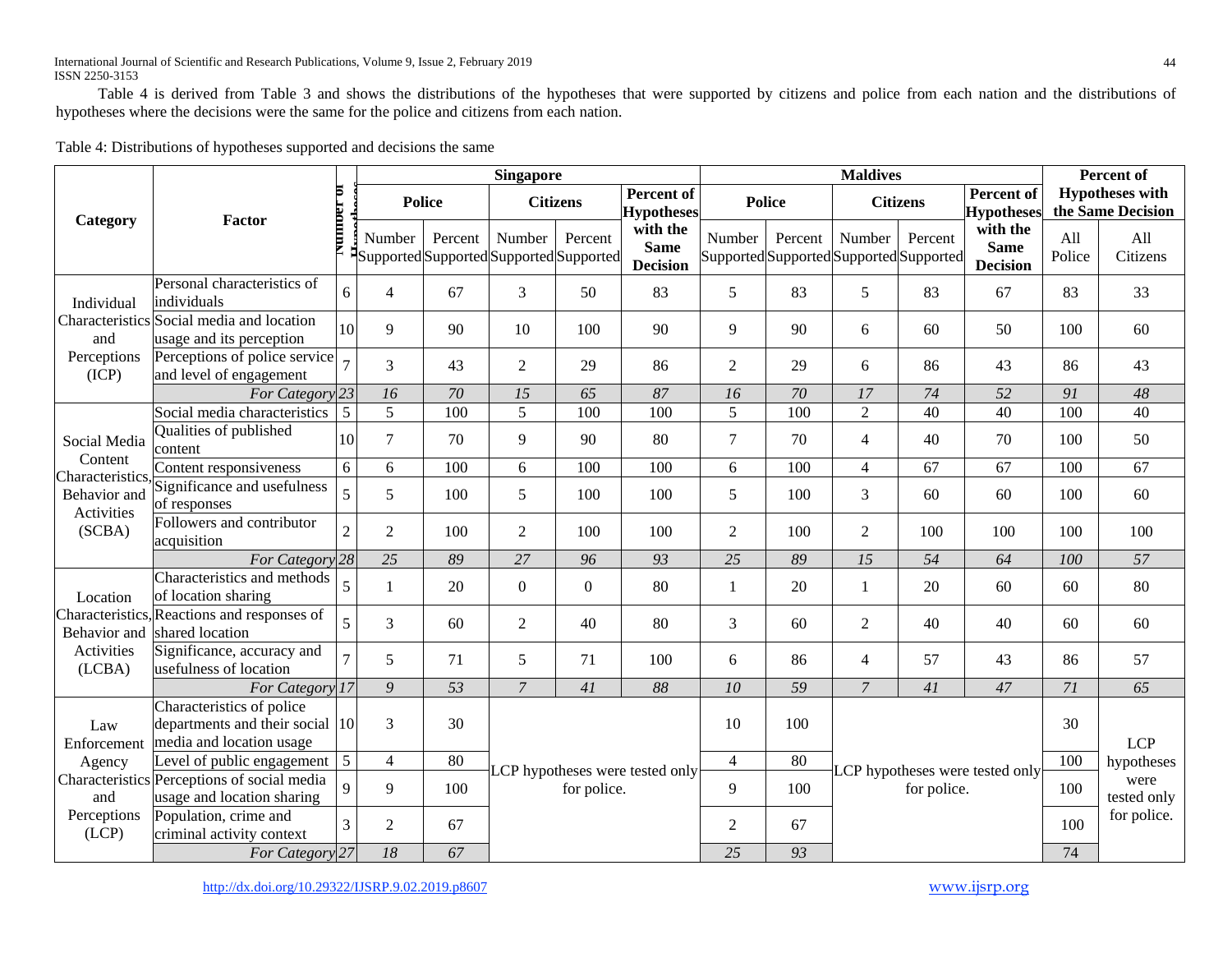|      | $\angle$ ategories 95<br><i>For all</i> | ZΩ.<br>Οŏ | $\overline{\phantom{a}}$ | $A\Omega$ | u  | -80 | ∼.         | $\sim$ | OC | $\sim$ |
|------|-----------------------------------------|-----------|--------------------------|-----------|----|-----|------------|--------|----|--------|
| $ -$ | __                                      |           |                          |           | -- |     | $\sim$ $-$ |        |    |        |

**Note:** For citizens percentages are based on 68 hypotheses in the first three categories and for police the percentages are based on 95 hypotheses in all categories.

The results from this section 4 are discussed in the following section 5.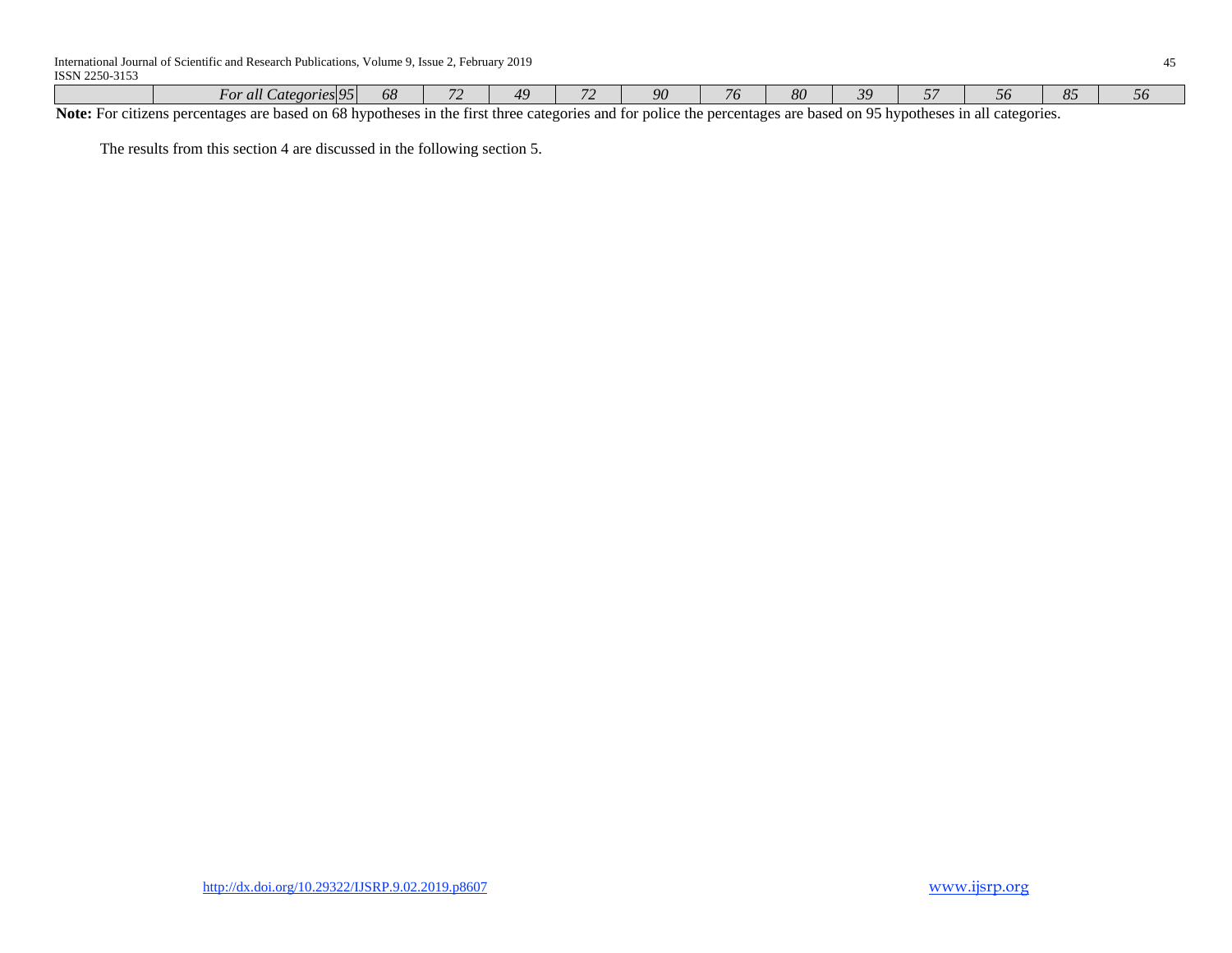## **5. DISCUSSION OF THE FINDINGS**

This section has been structured to minimize duplication of comparisons among the decisions for the hypotheses among the four groups. The discussion begins with a profile of the citizens and police from both nations (section 5.1). This is followed by discussion of the distributions of the decisions for the hypotheses in Table 3 (section 5.2). Next, the degrees of agreement among the four groups are discussed (section 5.3). Police from both nations are compared for hypotheses in the LCB category (section 5.4). Practical implications of the findings are presented in section 5.5.

#### **5.1 Profiles of Respondents**

## The discussion is based on the results presented in Tables A1, A2, and A3.

*Citizens from Singapore and Maldives:* The number of responses from citizens is greater for Singapore than Maldives where it was more difficult to obtain responses. Even though there are more males than females from both nations the difference is greater in Maldives where normally females are hesitant to participate in surveys. The age distributions of citizens from both nations are similar. The mean age of citizens from Singapore is 33 years compared to 34 years for Maldives. The majority from Singapore is in the 32-38 years age range and the majority from Maldives is 25-32 years of age. In both nations about 90 percent of the respondents are less than 45 years of age and only 3 percent are 53 years or older. It is expected that these younger citizens have more familiarity, knowledge, and understanding of internet technologies and e-Policing compared to older citizens. The majority from both countries has completed a High School Diploma or equivalent. However, 90 percent of participants from Singapore hold an associate degree or less compared to 60 percent from Maldives. Eleven percent of respondents from Maldives hold a master of doctoral level degree while the proportion is only 2 percent for Singapore. Sampling procedures probably explain the higher levels of education among citizens from Maldives where university students were more willing to participate. On average, the citizens from Singapore have 4 years experience with e-Policing compared to 3 years for Maldives. In particular, 41 percent from Maldives have one year or less experience while the corresponding proportion for Singapore is 27 percent. Compared to Singapore e-Policing is relatively new for citizens in Maldives.

The majority from both nations use Google mapping services with a larger proportion in Maldives (78 percent) compared to Singapore (67 percent). The use of Bing is low in both the countries but it is more popular in Singapore (17 percent) than Maldives (9 percent). In both nations Google has greater reach than any other mapping service. However, there are more citizens from Singapore (16 percent) with no experience of mapping services compared to Maldives (11 percent). The majority of respondents from both nations (61-63 percent) use Facebook for specifying location information with e-Policing platforms followed by Twitter (22-23 percent). However, there are 13-16 percent of citizens from both nations who have no experience with the use of SNS platforms in e-Policing. In accordance with Groarke (2014) most citizens in both nations (43-51 percent) use smartphones with internet connectivity for sharing/publishing location information in e-Policing platforms while 30-36 percent uses computers for this task. Surprisingly, 19- 21 percent of citizens in both nations have no experience using these technologies with e-Policing platforms.

*Police from Singapore and Maldives:* There are more male than female police respondents from both nations but the difference is greater among respondents from Maldives (76 percent males). According to The Indian Express (2015) Maldives is one of four countries with the lowest representation of female police officers (7 percent). Most of the police officers in both nations are in the age range 32-38 years. The mean age of police officers is 37 years in Singapore and 35 years in Maldives. Most of the police from both nations (81-89 percent) are 25-45 years of age. The majority of police from Singapore has an Associate Degree (44 percent) while the majority from Maldives (61 percent) has only a High School Diploma or equivalent. The lower level of education among police from Maldives is due to admittance into the police academy directly from High School. There are very few graduate level educated police from both nations which reflects a lack of opportunity to pursue graduate level education in both police forces. Globally, most police forces concentrate on professional skills rather than academic degrees. On average, the police from both nations have five years experience with e-Policing. However, the majority from Maldives (47 percent) has five or more years experience with e-Policing compared to the majority from Singapore (59 percent) with only 2-4 years experience.

The mean number of years of service among police from Singapore was 4 years and from Maldives was 9 years. The majority from Maldives (40 percent) has 6-10 years of service compared to the majority from Singapore (59 percent) with 3-5 years. Compared to Singapore Maldives is a smaller country with a smaller turnover among police officers which creates less demand for new officers and so police tend to have more years of service. Most of the police respondents from Singapore were from special operations positions (28 percent) followed by general administration (20 percent) and investigation (19 percent). For Maldives the three most common positions are: investigation (17 percent); public affairs (16 percent); and special operations (12 percent). The majority of police from Singapore were located in districts (61 percent) while in Maldives most police (71 percent) were located in cities. In both nations smaller proportions (11-15 percent) were located in provinces. During the survey it was difficult to get responses from provinces due to the wide geographical boundaries and the challenges in approaching police officers situated in distant departments. In Singapore the size of most departments (69 percent) was 500-1000 police officers. In Maldives the size of most departments (79 percent) was 50-499 police officers. In both nations only 7-9 percent of officers were from departments with more than 1000 officers. The large difference in department manpower is self-explanatory. The size of departments is adjusted based on the population of the community served. The population of Singapore communities vastly outnumbers those in Maldives, which explains why Singapore police departments require more man-power.

In both nations Google is used by the largest number of police (82-85 percent). In Singapore, there were no officers without experience with mapping services but in Maldives 9 percent had no experience with mapping services. In Maldives the number of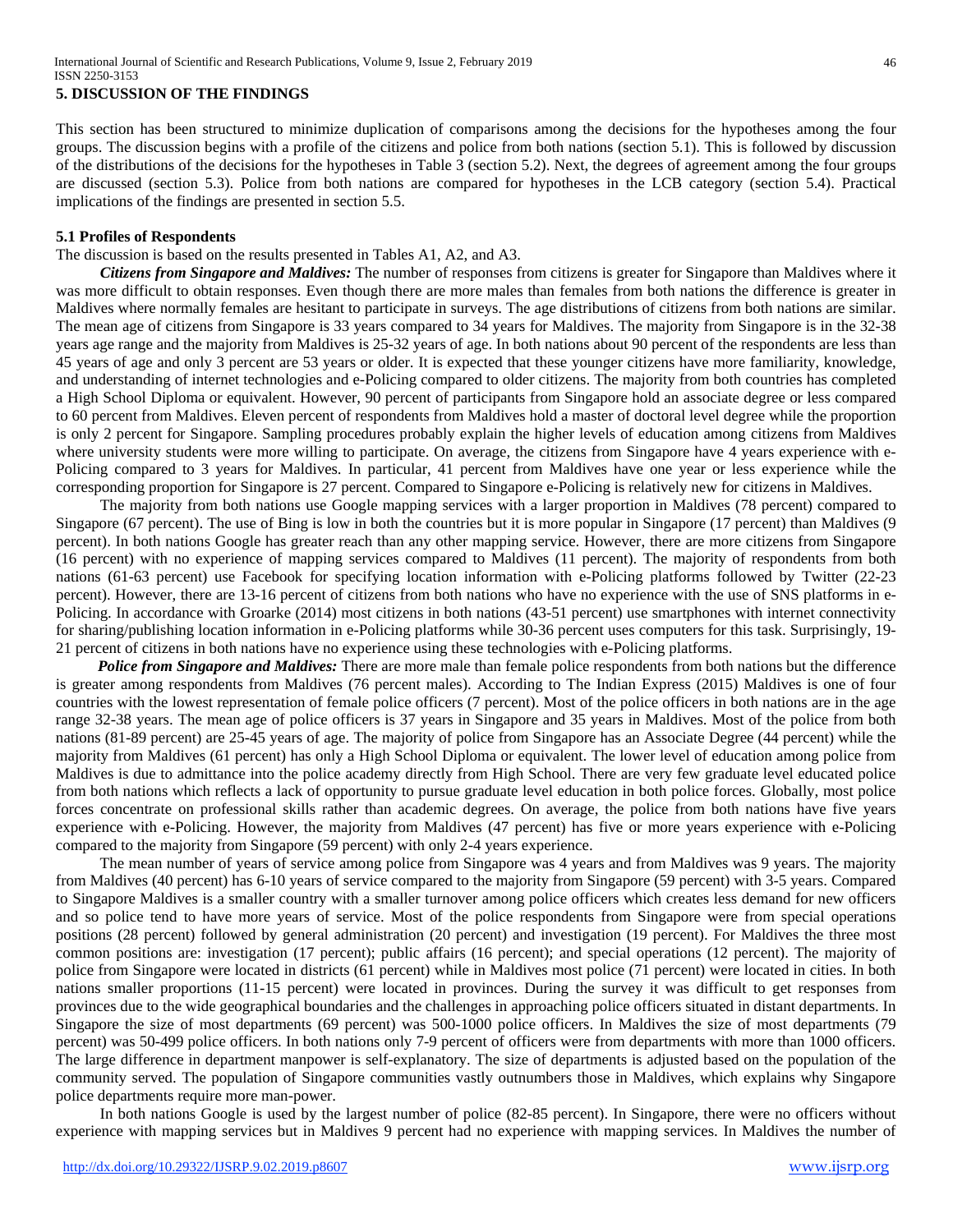older non-internet savvy police is high and the older officers are reluctant to use technology. In both nations Bing and other types of mapping services are not used frequently to share location in e-Policing platforms. The majority of police respondents from both nations (74-83 percent) use Facebook followed by Twitter (15-19 percent). In Singapore the use of computers and smartphones with broadband internet connectivity to share/publish location were equally the most popular among 99 percent of police. For Maldives the use of computers (52 percent) was ahead of the use of smartphones (40 percent). For Maldives rules, regulations, and policies restrict officers from using their smartphones in their work. However, in Singapore there is a more flexible policy for using smartphones. There are very few police from either nation (1-7 percent) who have no experience using devices and internet technologies with e-Policing platforms.

## **5.2 Distributions of Decisions for Hypotheses**

## From Table 4 it is seen that for:

**Citizens and Police from Singapore** agree about decisions for 90 percent of the hypotheses. The highest level of agreement is among hypotheses in the SCBA category (93 percent) followed by the LCBA category (88 percent) and the ICP category (87 percent). For both citizens and police 72 percent of the hypotheses were supported. For citizens the strongest support was for hypotheses in the SCBA category (96 percent) followed by the ICP category (65 percent) and the LCBA category (41 percent). For police the strongest support was for hypotheses in the SCBA category (89 percent) followed by the ICP category (70 percent), the LCP category (67 percent), and the LCBA category (53 percent);

*Citizens and Police from Maldives* agree about decisions for 56 percent of the hypotheses. The highest level of agreement is among hypotheses in the SCBA category (64 percent) followed by the ICP category (52 percent) and the LCBA category (47 percent). For citizens 57 percent of the hypotheses were supported with strongest support for hypotheses in the ICP category (74 percent) followed by the SCBA category (54 percent) and the LCBA category (41 percent). For police there was support for 80 percent of the hypotheses with strongest support for hypotheses in the LCP category (93 percent) followed by SCBA category (89 percent), the ICP category (70 percent), and the LCBA category (59 percent);

*Police from Singapore and Maldives* agree about decisions for 85 percent of the hypotheses. There is 100 percent agreement for hypotheses in the SCBA category followed by the ICP category (74 percent), and the LCBA category (71 percent);

*Citizens from Singapore and Maldives* agree about decisions for 56 percent of the hypotheses. The agreement is strongest in the LCBA category (65 percent) followed by the SCBA category (57 percent), and the ICP category (48 percent).

In summary, the overall level of agreement between police and citizens about decisions for hypotheses is much higher in Singapore (90 percent) than in Maldives (56 percent) and this is true in each category. The overall level of agreement between police from both nations and citizens from both nations about decisions for hypotheses is much higher for police (85 percent) than for citizens (56 percent). There is close agreement between the citizens from Singapore, the police from Singapore, and the police from Maldives, while citizens from Maldives express different opinions.

## **5.3 Degrees of Agreement among the Groups**

The discussion considers hypotheses in Table 3 where there was agreement about decisions for hypotheses in the ICP, SCBA, and LCBA categories among: **(a)** all four groups; **(b)** three of the four groups; **(c)** two of the four groups.

## **5.3.1 Agreement among Each of the Four Groups**

There was agreement among the four groups about decisions for: 43 percent of the hypotheses in the ICP category; 57 percent in the SCBA category; and 41 percent in the LCBA category. These areas of full agreement among the groups are described for each category.

*Individual Characteristics and Perceptions (ICP):* People with computer and internet experience engage with Police online more often than others. Those with SNS knowledge and experience find it easy to use SNS to share information and location with police. SNS are useful, easy to use, and more accurate for reporting locations to police compared to offline communication methods. However, people are reluctant to specify their location when they are using SNS to engage with police and the level of assurance of privacy and security has a significant effect on how often SNS are used to engage with police.

The level of satisfaction with police services is not significantly different for people who engage with police online compared to those who engage with police offline. People who engage with police offline (online) prefer physical (virtual) contact with police.

*Social Media Content, Characteristics, Behavior, and Activities (SCBA):* The public and police have a strong preference for SNS that are based on and driven by community relationships. If the posting of rich content on SNS is routine and regular and it can be shared and re-shared then the number of followers of police departments and the response rates to content published by the police increase significantly. On SNS the text content published by police is usually very long and detailed while the content published by the public does not include significantly less web page links. Links used in SNS messages/posts by the public and police contain much more text than multimedia content and for police usually point to web pages and content at a police website.

Content published by police using SNS: has as a much higher response rate from the public than content published offline; attracts a larger audience compared to content shared using other online methods; and has a higher rate of sharing and re-sharing among the public compared to content published by other methods. Responses to content published by police on SNS from people who engage regularly with the police via SNS are usually positive. Negative responses from the public have a negative effect on the level of support for the content and the number of contributions related to the content. However, neutral or positive responses have a positive effect on the level of support and the number of contributions.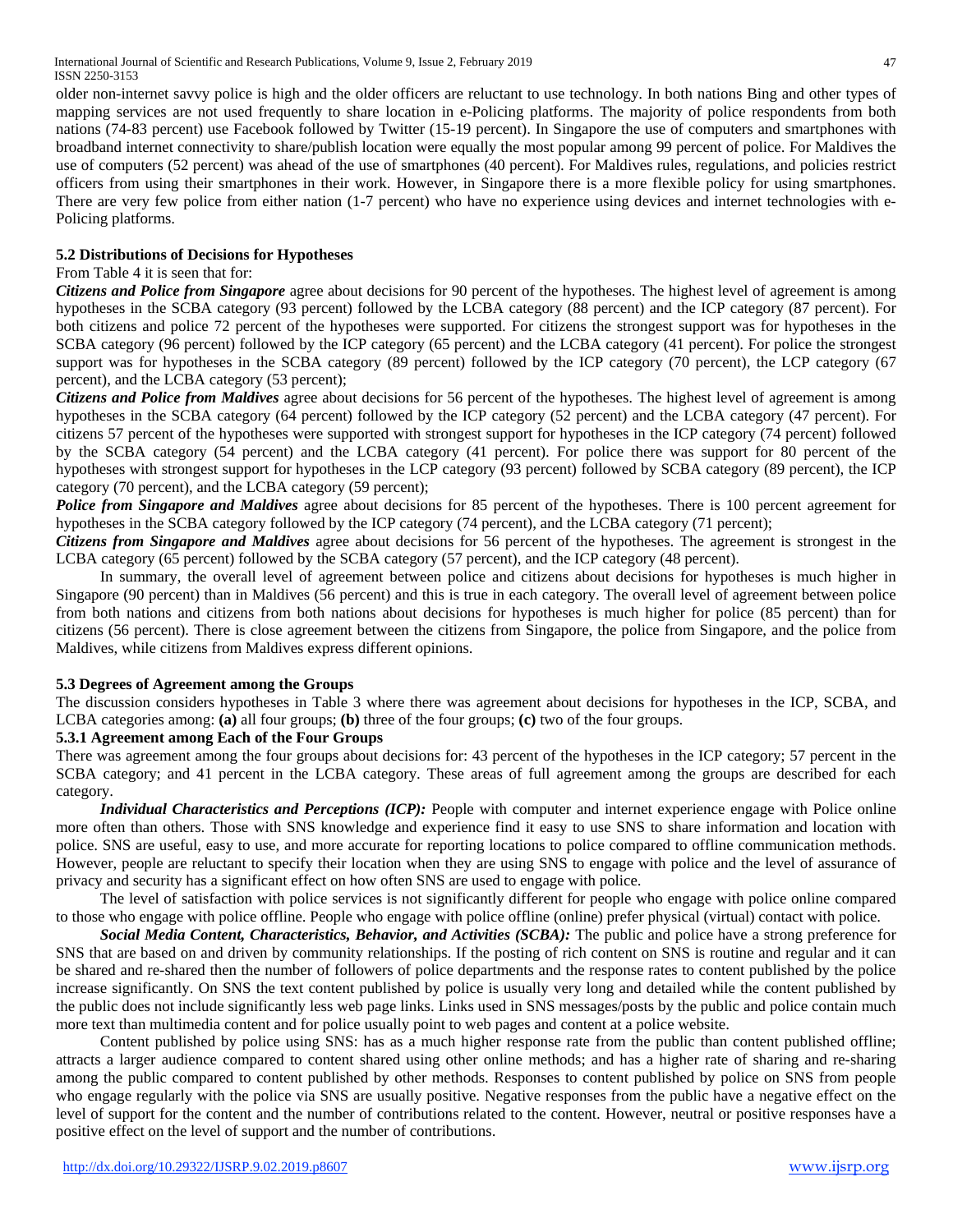*Location Characteristics, Behavior, and Activities (LCBA):* People who interact with police using SNS do not share relative or absolute locations more or less often than police. Locations published with rich information on SNS produce much high responses from the public and the police. The priority that police give to a response is not significantly different for absolute and relative locations shared by the public. Location information shared using SNS is very useful for police and the public and results in the use of different methods for communicating responses from the police and the public.

## **5.3.2 Agreement among Three of the Four Groups**

There was agreement among three of the four groups about decisions for: 39 percent of hypotheses in the ICP category; 43 percent in the SCBA category; and 53 percent in the LCBA category.

*Individual Characteristics and Perceptions (ICP):* Only citizens from Singapore believe that people older than 35 years engage more often with police online.

For the following statements there was agreement among all of the groups except for the citizens from Maldives. People prefer to engage online with police organizations which are situated in the same location as them. There is no difference between males and females with respect to online engagement with police. Compared to other means of online communication with police SNS are used more often and for much longer periods of time. However, people do not engage with police using SNS significantly more often than they do by making physical contact. Compared to offline communication methods between police and the public using SNS requires much less time and effort. The level of assurance of privacy and security when using SNS to communicate with police is significantly improved compared to the use of other online and offline methods of communication.

There is no difference between police control rates for crimes and disorder reported online or offline. However, citizens from Maldives consider the control rates to be better when the reporting is offline.

*Social Media Content, Characteristics, Behavior, and Activities (SCBA):* Only citizens from Singapore agree that compared to the content published by police on SNS much more is published by the public but it includes topics that are significantly less meaningful and detailed.

For all of the following statements there was agreement among all of the groups except for citizens from Maldives. The public and police have a significant preference for SNS that: enable real-time interaction and location sharing; involve over 1 million users; and enable the creation of a personal user profile. Text content is significantly more common than multimedia content in publications by the public and the police on SNS. The content published by the public is usually short and expressive. Web page links included in SNS messages/posts by police are very relevant. The response rate by police to people's reactions to and comments on their messages/posts on SNS are usually less than what the public expects. The response rate to content published and shared by police on SNS is highest among people who frequently engage with the police using SNS. Public responses to content published by police on SNS are usually very relevant to the content. Responses from people who do not engage regularly with the police on SNS are usually neutral or negative.

*Location Characteristics, Behavior, and Activities (LCBA):* Only police from Maldives support the following statements. People who interact with police using SNS share/publish location information significantly less often than police. Response times by the public to relative location information compared to absolute location information are significantly different for information provided by police using SNS. Location information shared using SNS produces a significantly lower response rate from the police than the public.

Only the citizens from Maldives support the following statements. Location information shared using SNS does not produce a significant response rate from the police and the public. Relative location information shared by the public using SNS does not significantly increases the response time of police. People who interact with police using SNS share or publish location information using smartphones with mobile data internet connectivity much more than police.

Only police from Singapore agree that people who interact with police using SNS share/publish location information using computers with broadband Internet connectivity much less than police.

#### **5.3.3 Agreement among Two of the Four Groups**

There was agreement among two of the four groups about decisions for: 13 percent of hypotheses in the ICP category; and only 4 percent of hypotheses in the SCBA category.

*Individual Characteristics and Perceptions (ICP):* Only citizens and police from Maldives agree that compared to older people those aged 18-35 years are significantly more aware of online police presence. Only citizens from Maldives and Singapore believe that SNS is significantly more useful for interacting with other people than it is for interacting with police online but police believe that there is no difference. Only citizens from Maldives and police from Singapore believe that police response rates are different for offline and online reporting of community concerns, crimes, and emergencies. The citizens from Maldives believe response rates are better for offline reporting and police from Singapore believe that response rates are better for online reporting.

*Social Media Content, Characteristics, Behavior, and Activities (SCBA):* Only citizens from Maldives and police from Singapore believe that police response times to relative location information are greater than for absolute location information if the information is provided by the public using SNS. Police from Maldives and citizens from Singapore believe that there is no difference in the response times.

#### **5.4 Comparison of Police from both Nations for the LCP Category**

Only police were asked to respond to issues in the Law Enforcement Agency Characteristics and Perceptions (LCP) category. The police from both nations agree on the following statements. For police departments in remote and rural areas access to the internet and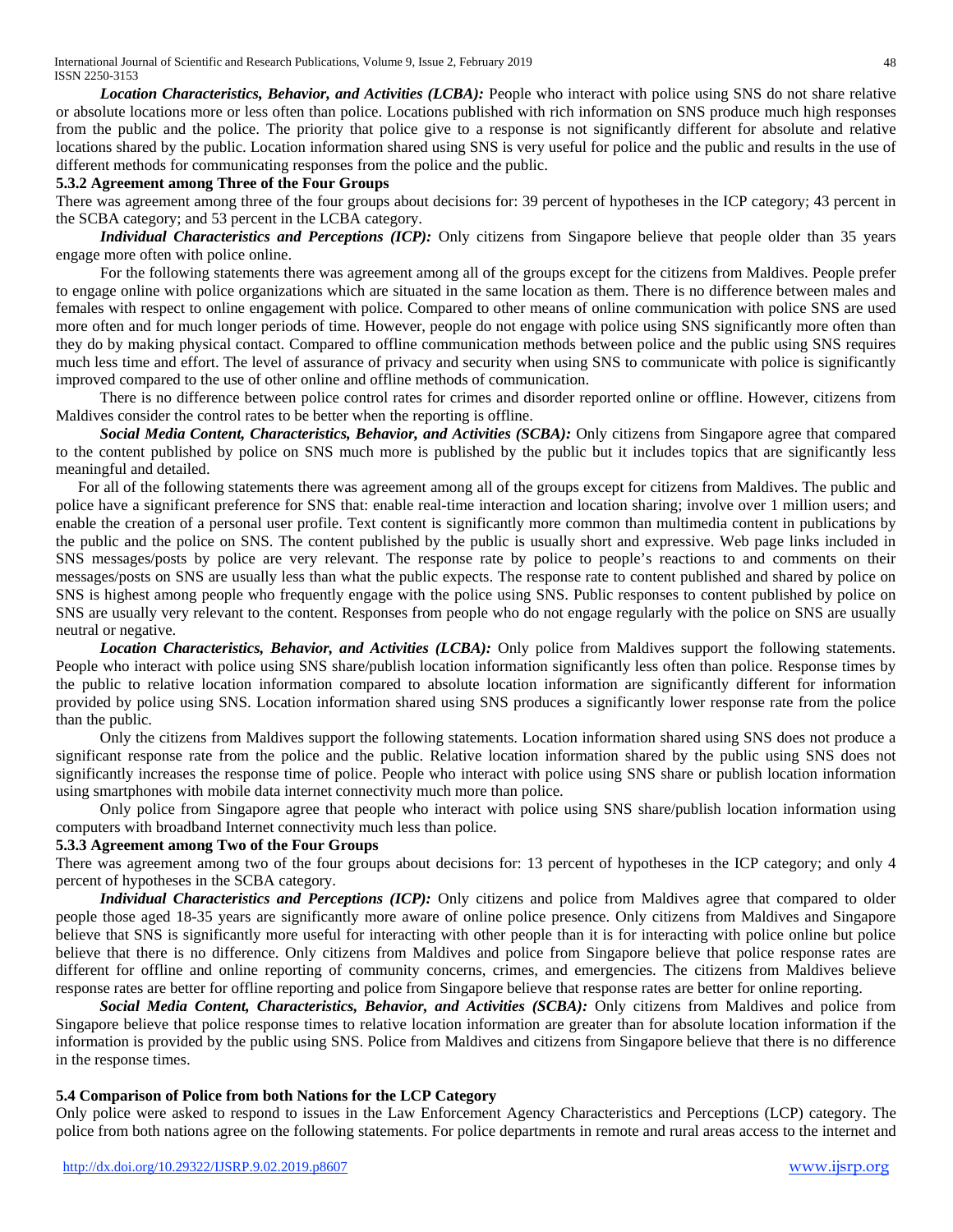computers is significantly limited. In police departments in developing and developed countries there is a significant difference in technology usage and experience related to police operations and the level of privacy and security of information shared with the public online. Also, limited internet knowledge and SNS experience significantly impacts the acceptance and adoption of SNS in police operations.

The frequency of engagement with the public is not significantly different for police using face-to-face means and those using SNS and other online means. Police departments which interact physically with the public are highly responsive to crime reports and emergencies. Police who engage with the public using SNS are less responsive to crime reports and emergencies compared to those who engage with the public using other means but they are highly responsive to community concerns. The frequency of engagement with the public has a significant effect on police response times to community concerns, crime reports, and emergencies.

For operational communication and collaboration among police SNS are very useful and easy to use. For police with technical and internet experience the information and location sharing function in SNS is very useful and easy to use. The use of SNS to interact with the public significantly increases the number of police engaging with citizens in their community. Strict internet usage laws, regulations, and policies reduce the use of SNS by police but provide higher levels of privacy, security, and discretion for information shared by the public. The use of SNS and GIS in police operations: is not greater for police in densely populated communities; increases the responsiveness of police in dealing with community concerns, crime reports, and emergencies; and increases as the rate of serious crime increases.

There are statements where the police groups do not agree. For the following statements police from Singapore do not agree that there are differences among police departments of different sizes but police from Maldives believe that with respect to: technology awareness; internet use; SNS use for police operations and publishing location; the use of GIS for crime mapping and hotspot identification, the use of mapping applications, and the level of privacy and security assurance for shared information departments with 50-500 officers are more involved than departments with 500-1000 officers which are more involved than departments with over 1000 officers. With respect to challenges and restrictions on the use of SNS for police operations and public engagement departments with 50-500 officers are not different from departments with 500-1000 officers but the challenges and restrictions are greater than in departments with over 1000 officers. For the level of privacy and security assurance for shared information police from Singapore believe that departments with 50-500 officers are not different from departments with 500-1000 officers, but in both cases the level of privacy and security assurance for shared information is greater than in departments with over 1000 officers.

#### **5.5 Practical Implications of the Findings**

Based on the findings in section 5.3 and 5.4 there are practical implications for police and citizens from both nations. Promotion of e-Policing by police and other law enforcement agencies should target the following issues in order to achieve a closer understanding of e-Policing between police and citizens in each nation.

For the development of e-Policing in both nations:

- **(a)** Improve access to the internet and computers for police departments in remote and rural areas;
- **(b)** Increase internet knowledge, training, and experience with SNS and GIS among police;
- **(c)** For police who engage mainly with the public using SNS increase their responsiveness to crime reports and emergencies;

**(d)** Frequently review internet usage laws, regulations, and policies which may limit the use of SNS by police but do provide for privacy, security, and confidential information;

**(e)** Convince citizens from both nations that SNS is equally useful for interacting with police and other people.

The following apply to the development of e-Policing in the developed nation of Singapore. Citizens need to understand that: **(a)** People aged 18-35 years engage with police online more often than older people;

**(b)** There is no difference between: the amount, meaningfulness, and detail of the content published by police and the public using SNS; police response rates for online and offline reporting of community concerns, crimes, and emergencies;

**(c)** Police response times to relative location information are greater than for absolute location information reported with SNS.

The following apply to the development of e-Policing in the developing nation of Maldives.

**(a)** Singapore police believe that, depending on the number of officers in the department, there are no differences with respect to the issues: technology awareness; internet use; using SNS for operations and publishing location; and using GIS and mapping applications. Police from Maldives believe there are differences (Table 3, LCP  $1(a)$ ). This may be due to variations in the sizes of departments represented by the respondents. Police from Maldives are mainly from small departments with 50-499 officers. Police from Singapore also represent larger departments (Table A3). The police from Singapore where e-Policing is more developed have a better understanding of the relationships between department size and these issues. If so, then the responses from Singapore provide practical advice for Maldives police about the future where uniform demands associated with these issues across different department sizes may be expected as departments grow and e-Policing develops.

**(b)** Increase awareness of e-Policing especially among citizens older than 35 years;

**(c)** Citizens need to understand that:

**(i)** There is no difference between police response: rates and control rates for online and offline reporting of community concerns, crimes, and emergencies; times to relative location information and absolute location information reported with SNS;

**(ii)** There is no difference between males and females regarding online engagement with police;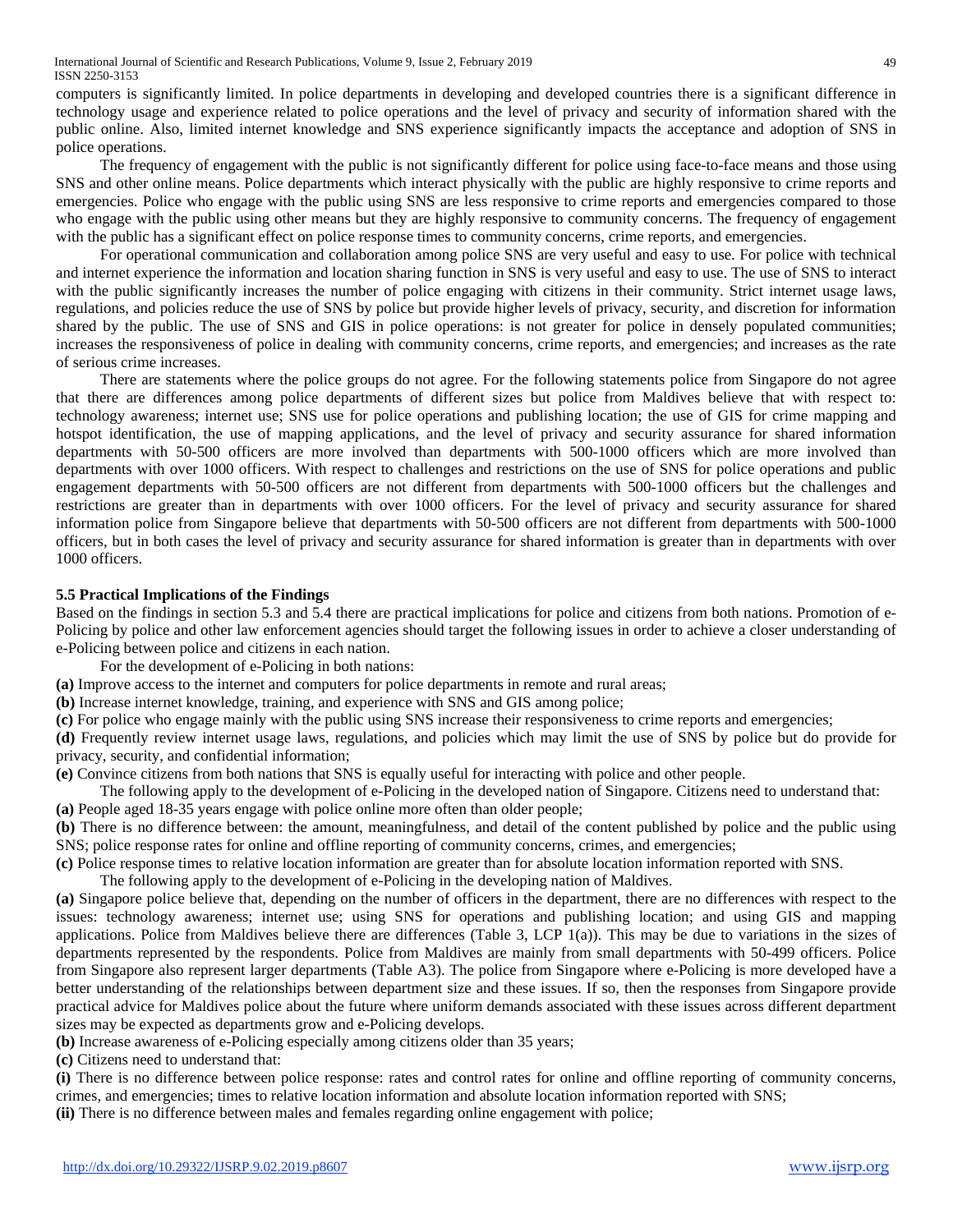**(iii)** Compared to: other online communication methods with police SNS are used more often and for much longer periods of time; offline communication methods with police SNS require much less time and effort; and other online and offline methods of communication with the police SNS provides better levels of privacy and security;

**(iv)** People are equally likely to engage with the police using SNS or by making physical contact;

**(v)** The public and police prefer SNS that: have a large number of users; enable real-time interaction and location sharing; and allow the creation of personal user profiles;

**(vi)** Police response rates to public reactions to their messages on SNS are usually less than what the public expects;

**(vii)** Public responses to content published by police on SNS are usually very relevant to the content;

**(viii)** Location information shared using SNS produces a significant response rate from the police and the public.

## **6. CONCLUSION**

The theoretical framework developed in this study identified successfully similarities and differences among the groups of police and citizens regarding factors that influence the provision, adoption, and the use of e-Policing practices and services enabled by SNS and location-based services. The details are discussed throughout section 5 and in summary:

**(a**) In the developed nation of Singapore overall there is a high level of agreement among police and citizens for 90 percent of the issues in the: Social Media Content, Characteristics, Behavior, and Activities (SCBA); Location Characteristics, Behavior, and Activities (LCBA); and Individual Characteristics and Perceptions (ICP) categories of the framework. Agreement was highest for the SCBA category (93 percent) and only slightly less in the LCBA (88 percent) and ICP (87 percent) categories;

In the developing nation of Maldives overall there is agreement among police and citizens for only 56 percent of the issues in the same three categories of the framework. Agreement was highest for issues in the SCBA category (64 percent) and lowest in the LCBA (47 percent) with 52 percent agreement for issues in the ICP category. The most noticeable disagreement between police and citizens in Maldives occurred for 60 percent of the issues associated with the social media characteristics factor in the SCBA category and reactions and responses to shared location information factor in the LCBA category;

**(b)** For police from Singapore and Maldives overall there is a high level of agreement for 85 percent of the issues ranging from 71 percent for issues in the LCBA category to complete agreement for all the issues in the SCBA category. The most noticeable disagreement (70 percent) between police from Singapore and Maldives occurred for issues associated with characteristics of police departments and their social media and location usage in the Law Enforcement Agency Characteristics and Perceptions (LCP) category;

For citizens from Singapore and Maldives there is overall agreement for only 56 percent of the issues ranging from 48 percent for issues in the ICP category to 65 percent in the LCBA category with 57 percent for issues in the SCBA category. The most noticeable disagreements between citizens from Singapore and Maldives were for issues concerned with personal characteristics of individuals in the ICP category (67 percent) and social media characteristics in the SCBA category (60 percent).

Each of the four groups agreed that in police departments in developing and developed countries there is a significant difference in technology usage and experience related to police operations and the level of privacy and security of information shared with the public online. Also, limited internet knowledge and SNS experience significantly impacts the acceptance and adoption of SNS in police operations. This study found reasonable levels of agreement about such issues among the citizens and police from the developed nation of Singapore and police from the developing nation of Maldives. However, compared to these three groups the citizens from Maldives had different opinions about many of these e-Policing issues. These similarities and differences suggested a range of practical implications discussed in section 5.5 aimed at bringing the viewpoints on e-Policing among police and citizens in both nations into closer agreement.

There are limitations on the findings which may be addressed in future studies. The framework was derived from a comprehensive review of previous studies but other categories of factors and indicators may be introduced into the theoretical framework especially as further studies of e-Policing are undertaken. Singapore and Maldives were selected to represent a developed and a developing nation, respectively. Other nations in these categories need to be studied and compared in order to strengthen the external validity of the findings. Also, although the sample sizes were considered to be adequate, larger samples would enhance the validity of the findings. The technologies addressed in the study included SNS and other technology platforms (e.g. Google, Bing, smartphones, and GIS) and these were appropriate especially in Maldives. However, other technologies have applications in e-Policing (e.g. Internet of Things (IoT), cloud computing, and artificial intelligence) and they should be included in further studies.

## **7. ACKNOWLEDGMENT**

The author wishes to thank the Maldives and Singapore Police Force for their valuable support and assistance in administering the study questionnaire in their organizations. Sincere gratitude to Ms. Cassandra Wong from National University of Singapore, Singapore and Mr. Thoil Abdulla Massood from The Maldives National University, Maldives for their valuable assistance in administering the study questionnaire to citizens.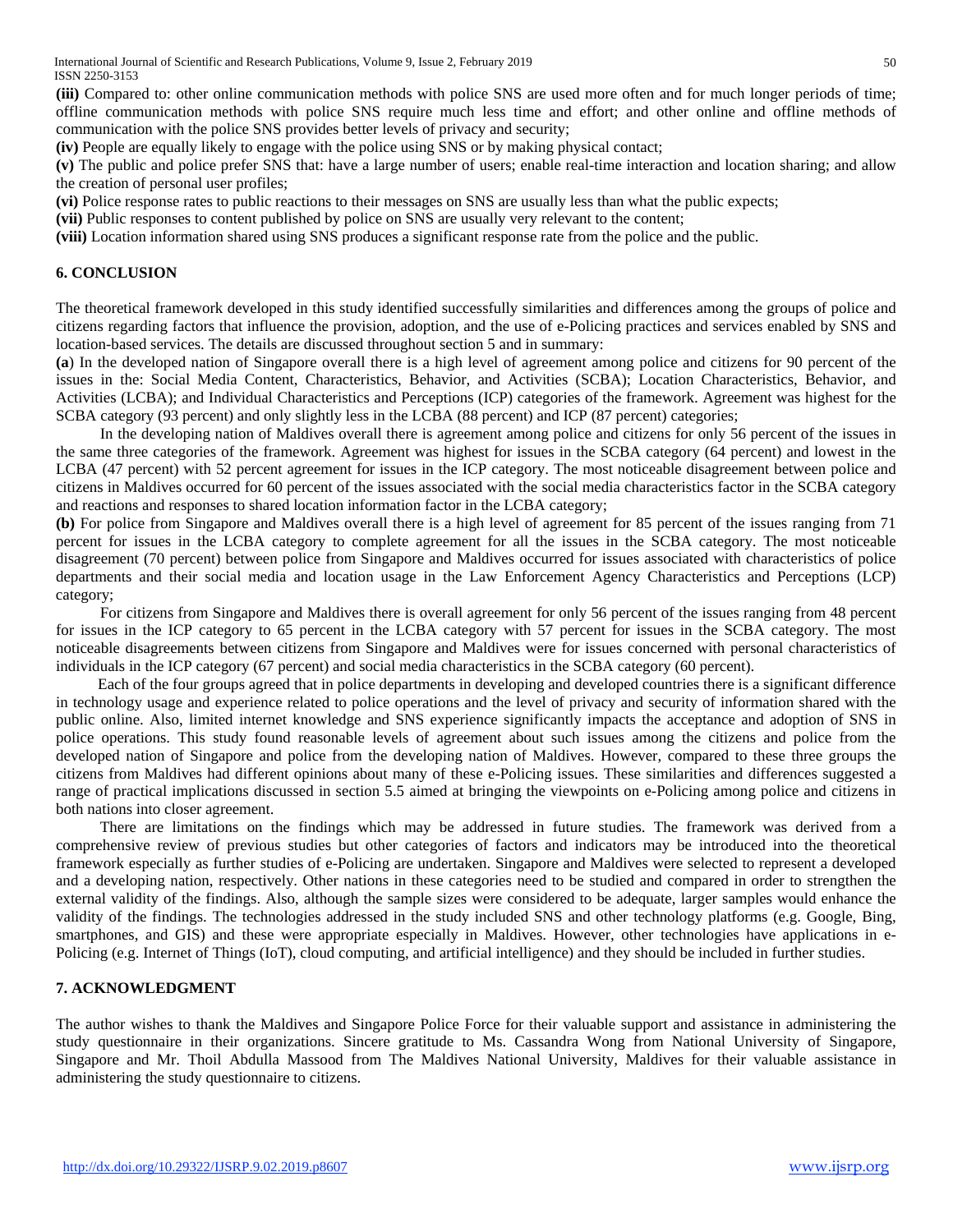## **REFERENCES**

Agbozo, E. (2017). An e-Policing Model for the Ghana Police Service, *Polic. sigur. (Zagreb) - Ural Federal University,* 4, 365-374.

Ahmed, M., & Salihu, R.S. (2013). Spatiotemporal Pattern of Crime Using Geographic Information System (GIS) Approach in Dala L.G.A of Kano State, Nigeria, *American Journal of Engineering Research*, 2, 51-58.

BBC. (2006). Indian villagers try 'e-policing'. Retrieved from http://news.bbc.co.uk/2/hi/south\_asia/6197745.stm

Breetzke, G.D. (2008). Geographic Information Systems (GIS) and Policing in South Africa: A Review, *International Journal of Policing Strategies and Management*, 2, 723-740.

Busagala, L.S.P., & Ringo, L.J. (2013). Constraints of E-Policing Adoption: A Case of Dodoma, Tanzania, *International Journal of Information and Communication Technology Research*, 3, 42-48.

Byrne, J., & Gary Marx, G. (2011). *Technological Innovations in Crime Prevention and Policing. A Review of the Research on Implementation and Impact* (2011-3). Maklu-Uitgevers, ISBN 978-90-466-0412-0

Carter, D.L. (2009). *Law Enforcement Intelligence: A Guide for State, Local, and Tribal Law Enforcement Agencies* (2nd Ed.). Office of Community Oriented Policing Services, U.S. Department of Justice, DC, USA.

Cawley, W.O. (2016). Police Agency Adoption of Social Media as Related to Agency Size, Community-Oriented Policing, and Technological Capacity, *Sam Houston State University Doctoral Dissertation, 2016*, 5-10.

Chan-Olmsted, S.M., Cho, M., & Lee, S. (2013). User Perceptions of Social Media: A Comparative Study of Perceived Characteristics and User Profiles by Social Media, *Online Journal of Communication and Media Technologies*, 3, 149-178.

Commissioner for Law Enforcement Data Security. (2013). *Social Media and Law Enforcement*, CLEDS, Victoria, Australia.

COPS. (2013). *Social Media and Tactical Considerations for Law Enforcement*, Police Executive Research Forum, U.S Department of Justice, DC, USA.

Cordner, G., & Perkins, E.B. (2013). *E.COP: Using the Web to Enhance Community Oriented Policing*, Community Oriented Policing Services, U.S. Department of Justice, USA.

Davis, E.F., Alves, A.A., & Sklansky, D.A. (2014). *Social Media and Police Leadership: Lessons From Boston*, New Perspectives in Policing, Harvard Kennedy School, USA.

Denef, S., Bayerl, P.S., & Kaptein, N. (2013). *Social Media and the Police: Tweeting Practices of British Police Forces during the August 2011 Riots*, CHI, ACM, Paris, France.

Denef, S., Bayerl, P.S., Kaptein, N., & Ramirez, L. (2012). *Best Practice in Police Social Media Adaptation*, COMPOSITE project, European Commission.

Ferreira, J., João, P., & Martins, J. (2012). GIS for Crime Analysis: Geography for Predictive Models, *The Electronic Journal Information Systems Evaluation*, 15, 36- 49.

Groarke, H. (2014). The Impact of Smartphones on Social Behavior and Relationships, *Dublin Business School Dissertation, 2014*, 3-49.

Heverin, T., & Zach, L. (2010). *Twitter for City Police Department Information Sharing*, ASIST 2010, Pittsburgh, PA, USA.

Hong Kong Civil Service Bureau. (2015). *Asia's finest lead the region into era of e-policing*, Hong Kong Police Force, Hong Kong.

International Association of Chiefs of Police. (2014). *2014 Social Media Survey Results*, IACP, USA.

LeBeuf, M. E. (2006). *E-Policing in Police Services - Definitions, Issues and Current Experiences*, Royal Canadian Mounted Police: Research and Evaluation Branch, Canada.

LexisNexis. (2015). Infographic Friday: Social Media Use by Law Enforcement. Retrieved from https://risk.lexisnexis.com/insights-resources/infographic/lawenforcement-usage-of-social-media-for-investigations-infographic

Malleson, N., & Andresen, M.A. (2014). *The impact of using social media data in crime rate calculations: shifting hot spots and changing spatial patterns*, Cartography and Geographic Information Science, Taylor & Francis, London, UK.

Matlala R. L.G., (2016). Defining e-policing and smart policing for law enforcement agencies in Gauteng Province, *The International Journal of Social Sciences and Humanities Invention*, 3(12), 3058.-3070.

Mayfield, A. (2008). *What is Social Media?*, iCrossing, v1.4, USA.

Neuman, W.L. (2006). *Social Research Methods, Qualitative and Quantitative Approaches* (6th Ed.), Allyn and Bacon, Boston Massachusetts.

Ott, L., and Hildebrand, D.K. (1983). *Statistical Thinking for Managers*, PWS Publishers, Boston, Massachusetts.

Perry, W.L., McInnis, B., Price, C.C., Smith, S.C., & Hollywood, J.S. (2013). *Predictive Policing: The Role of Crime Forecasting in Law Enforcement Operations*, Safety and Justice Program, RAND Corporation, CA, USA.

Ray, K., Davidson, R., Husain, F., Vegeris, S., Vowden, K., & Karn, J. (2012). *Perceptions of the policing and crime mapping 'Trailblazers'*, Crown, ISBN 978-1- 78246-001-5

Sachdeva, N., & Kumaraguru, P. (2014). *Online Social Media and Police in India: Behavior, Perceptions, Challenges*, Cybersecurity Education and Research Centre (CERC), Indraprastha Institute of Information Technology, Delhi, India.

Sakiyama, M., Shaffer, D.K., & Lieberman, J.D. (2011). Facebook and the police: Communication in the social networking era, *Graduate Research Symposium (UNLV), 2011*, 1-5.

Scholes-Fogg, T. (2012). *Police and Social Media*, Written Evidence to the Independent Police Commission, Greater Manchester Police, Manchester, UK.

The Indian Express. (2015). Women in the police force: India fares worse than Maldives. Retrieved from: http://indianexpress.com/article/cities/delhi/women-in-policeforce-india-fares-worse-than-maldives/

Police Chief. (2015). Technology Is Playing an Expanding Role in Policing. Retrieved from http://www.policechiefmagazine.org/technology-is-playing-an-expandingrole-in-policing/

Unsworth, K. (2014). Chain of Command: Information Sharing, Law Enforcement and Community Participation, *iConference, 2014*, 784-790.

Wentz, E.A., & Schlimgen, K.A. (2011). Citizens' perceptions of police service and police response to community concerns, *Journal of Crime and Justice, 35*, 114- 133.

World Bank. (2015). Least developed countries: UN classification. Retrieved from https://data.worldbank.org/region/least-developed-countries:-un-classification

World Economic Forum. (2016). Global Information Technology Report 2016. Retrieved from: http://reports.weforum.org/global-information-technology-report-2016/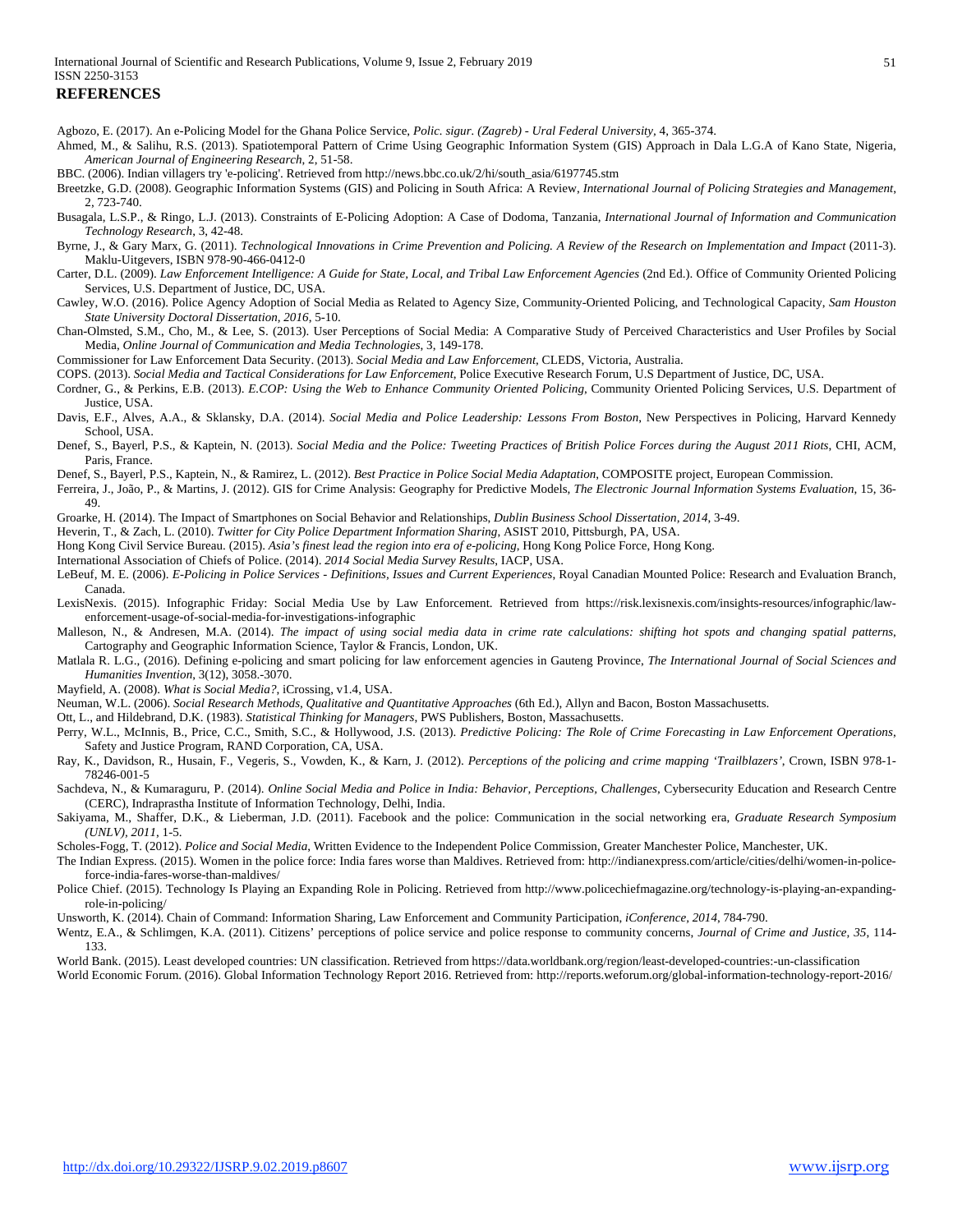#### **A1. Questionnaire Section 1 for Citizens**

*Information: SNS* means *Social Network System or Services*, *GIS* means *Geographical Information System*, *Location* means the place where an incident has occurred, *Relative location* means a place relative to other landmarks (e.g. buildings, street names), *Absolute location* means a place specified using a coordinate system (e.g. Geographical Positioning System (GPS) coordinates of latitude and longitude).

**1.** Your country:  $\Box$  Singapore  $\Box$  Maldives

**2.** Your age in years:  $\Box$  18-24  $\Box$  25-31  $\Box$  32-38  $\Box$  39-45  $\Box$  46-52  $\Box$  53-59  $\Box$  60 or more

**3.** Your gender:  $\Box$  Male  $\Box$  Female

**4.** Your highest level of education:  $\Box$  No schooling completed  $\Box$  High school diploma or the equivalent  $\Box$  Associate degree  $\Box$  Bachelor degree  $\Box$  Master degree  $\Box$  Professional  $degree \Box$  Doctorate degree

**5.** How much experience have you had with e-Policing systems?  $\Box$  less than 1 year  $\Box$  2-4 years  $\Box$  5 years or more

**6.** Which mapping services do you use for specifying location information in e-Policing?  $\Box$  Google  $\Box$  Bing  $\Box$  Other (Please specify):

 $\Box$  I have no experience with this activity or the technologies

**7.** Which SNS do you use for specifying location information in e-Policing?  $\Box$  Facebook  $\Box$  Twitter  $\Box$  Other (Please specify):

 $\square$  I have no experience with this activity or the technologies

**8.** What do you use for sharing/publishing location information in e-Policing?  $\Box$  Computers with broadband Internet connectivity  $\Box$  Smartphones with Internet connectivity  $\Box$ Other (Please specify):  $\Box$  I have no experience with this activity or the technologies

#### **Questionnaire Section 1 for Police**

*Information:* Same as for citizens

**1-5** Same as for citizens

**6.** Your years of police service:  $\Box$  1 - 2  $\Box$  3 - 5  $\Box$  6 - 10  $\Box$  11 or more

**7.** The section of the police service in which they are working currently:

 $\square$  General Administration  $\square$  Special Operation  $\square$  Investigation  $\square$  Forensic Services  $\square$  Strategic Planning & Service Development

 $\Box$  Finance and Accounting  $\Box$  Information Technology  $\Box$  Intelligence Services  $\Box$  Police Academy  $\Box$  Marine Police

 $\Box$  Human Resources  $\Box$  Public Affairs  $\Box$  Traffic Police  $\Box$  Internal Affairs  $\Box$  Tourist Police

**8.** Your current working location:  $\Box$  City  $\Box$  District  $\Box$  Province

**9.** Same as question **6** for citizens

**10.** The size of the Police Department where you are working:  $\Box$  50 - 499 officers  $\Box$  500 - 1000 officers  $\Box$  More than 1000 officers

**11-12** Same as questions **7** and **8** for citizens

Table A1: Personal characteristics of citizens and police

|               |                  |               | <b>Citizens</b> |           |                 |            | Police    |                  |            |           |                                                                                   |            |  |
|---------------|------------------|---------------|-----------------|-----------|-----------------|------------|-----------|------------------|------------|-----------|-----------------------------------------------------------------------------------|------------|--|
| <b>Gender</b> | <b>Singapore</b> |               |                 |           | <b>Maldives</b> |            |           | <b>Singapore</b> |            |           | <b>Maldives</b>                                                                   |            |  |
|               | Frequency        |               | Percent         | Frequency |                 | Percent    | Frequency |                  | Percent    |           | Percent<br>Frequency<br>76.3<br>87<br>23.7<br>27<br>100.0<br>114<br>$Mode = Male$ |            |  |
| Male          | 188              |               | 62.3            | 159       |                 | 72.3       | 107       |                  | 53.5       |           |                                                                                   |            |  |
| Female        | 114              |               | 37.7            | 61        |                 | 27.7       | 93        |                  | 46.5       |           |                                                                                   |            |  |
| Total         | 302              |               | 100.0           | 220       |                 | 100.0      | 200       |                  | 100.0      |           |                                                                                   |            |  |
| Average       |                  | $Mode = Male$ |                 |           | $Mode = Male$   |            |           | $Mode = Male$    |            |           |                                                                                   |            |  |
| Age (Years)   |                  |               |                 |           |                 |            |           |                  |            |           |                                                                                   |            |  |
|               | Frequency        | Percent       | Cumulative      | Frequency | Percent         | Cumulative | Frequency | Percent          | Cumulative |           | Percent                                                                           | Cumulative |  |
|               |                  |               | Percent         |           |                 | Percent    |           |                  | Percent    | Frequency |                                                                                   | Percent    |  |
| 18-24         | 53               | 17.5          | 17.5            | 27        | 12.3            | 12.3       |           | 1.0              | 1.0        |           | 7.9                                                                               | 7.9        |  |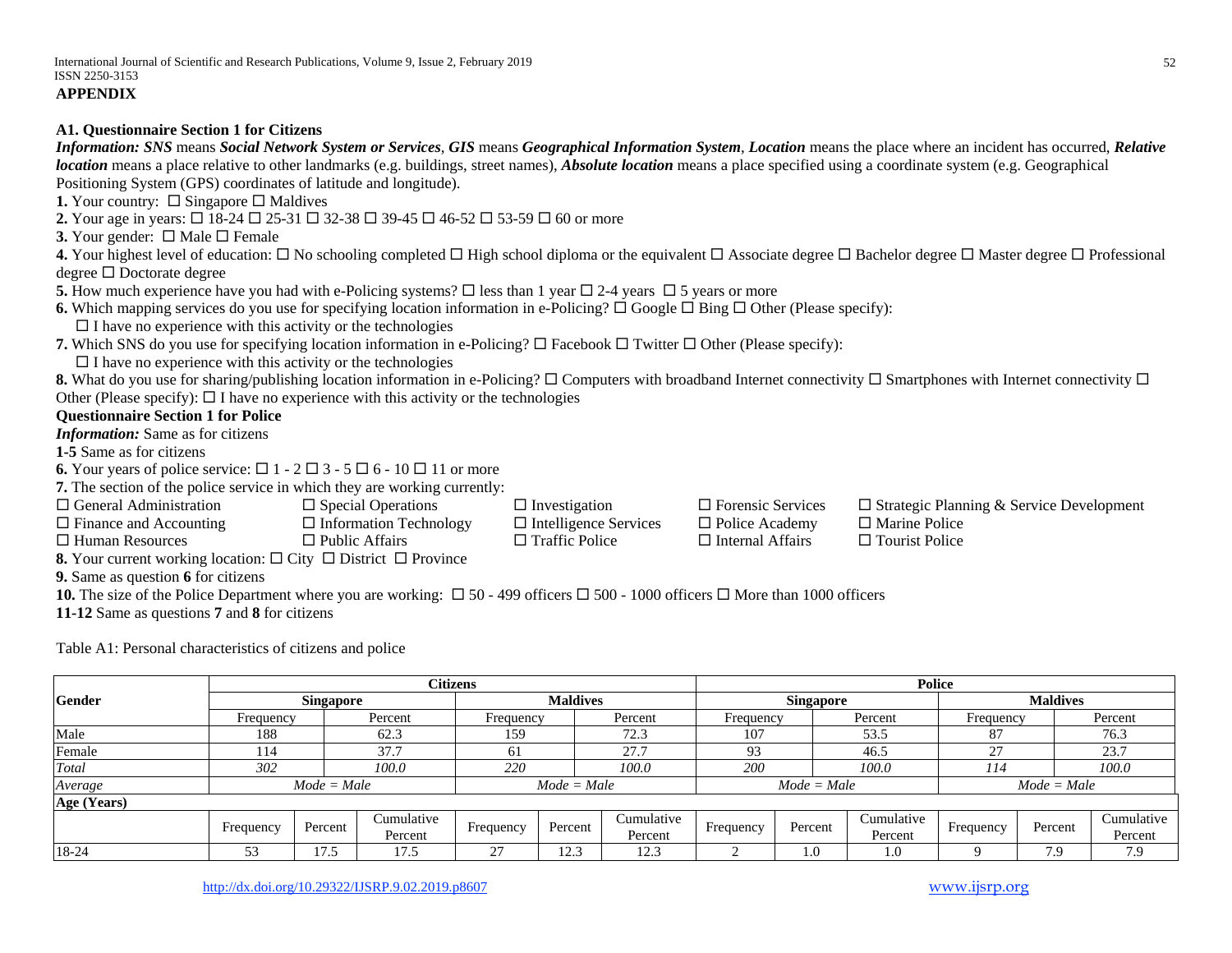| $25 - 31$                            | 76             | 25.2                                                        | 42.7   | 75             | 34.1                                                        | 46.4          | 43             | 21.5                                                         | 22.5           | 33             | 28.9                                                         | 36.8       |
|--------------------------------------|----------------|-------------------------------------------------------------|--------|----------------|-------------------------------------------------------------|---------------|----------------|--------------------------------------------------------------|----------------|----------------|--------------------------------------------------------------|------------|
| 32-38                                | 100            | 33.1                                                        | 75.8   | 66             | 30.0                                                        | 76.4          | 68             | 34.0                                                         | 56.5           | 43             | 37.7                                                         | 74.6       |
| $39 - 45$                            | 44             | 14.6                                                        | 90.4   | 28             | 12.7                                                        | 89.1          | 66             | 33.0                                                         | 89.5           | 16             | 14.0                                                         | 88.6       |
| 46-52                                | 20             | 6.6                                                         | 97.0   | 18             | 8.2                                                         | 97.3          | 18             | 9.0                                                          | 98.5           | 7              | 6.1                                                          | 94.7       |
| 53-59                                | 5              | 1.7                                                         | 98.7   | $\overline{5}$ | 2.3                                                         | 99.5          | 2              | 1.0                                                          | 99.5           | 6              | 5.3                                                          | 100.0      |
| 60 or more                           | $\overline{4}$ | 1.3                                                         | 100.0  |                | 0.5                                                         | 100.0         |                | .5                                                           | 100.0          | $\Omega$       | $\Omega$                                                     | 100.0      |
| Total                                | 302            | 100.0                                                       | $\sim$ | 220            | 100.0                                                       | $\mathcal{L}$ | 200            | 100.0                                                        |                | 114            | 100.0                                                        |            |
| Average                              |                | $Mean = 33 years,$<br>Standard Deviation = $9$ years        |        |                | $Mean = 34 years,$<br>Standard Deviation = $9$ years        |               |                | $Mean = 37 \text{ years},$<br>Standard Deviation $= 7$ years |                |                | $Mean = 35 \text{ years},$<br>Standard Deviation = $9$ years |            |
| <b>Level of Education</b>            |                |                                                             |        |                |                                                             |               |                |                                                              |                |                |                                                              |            |
| None Completed                       | 28             | 9.3                                                         | 9.3    | 6              | 2.7                                                         | 2.7           | $\overline{0}$ | $\overline{0}$                                               | $\overline{0}$ |                | .9                                                           | $\cdot$ .9 |
| High School Diploma or<br>Equivalent | 164            | 54.3                                                        | 63.6   | 103            | 46.8                                                        | 49.5          | 76             | 38.0                                                         | 38.0           | 70             | 61.4                                                         | 62.3       |
| <b>Associate Degree</b>              | 80             | 26.5                                                        | 90.1   | 22             | 10.0                                                        | 59.5          | 87             | 43.5                                                         | 81.5           | 13             | 11.4                                                         | 73.7       |
| <b>Bachelor Degree</b>               | 22             | 7.3                                                         | 97.4   | 42             | 19.1                                                        | 78.6          | 35             | 17.5                                                         | 99.0           | 17             | 14.9                                                         | 88.6       |
| Professional Degree                  | $\mathbf{2}$   | .7                                                          | 98.0   | 22             | 10.0                                                        | 88.6          | $\Omega$       | $\overline{0}$                                               | 99.0           | $\overline{7}$ | 6.1                                                          | 94.7       |
| <b>Master Degree</b>                 | 6              | 2.0                                                         | 100.0  | 24             | 10.9                                                        | 99.5          | 2              | 1.0                                                          | 100.0          | 6              | 5.3                                                          | 100.0      |
| <b>Doctoral Degree</b>               | $\Omega$       | $\theta$                                                    | 100.0  |                | 0.5                                                         | 100.0         | $\Omega$       | $\theta$                                                     | 100.0          | $\Omega$       | $\Omega$                                                     | 100.0      |
| Total                                | 302            | 100.0                                                       |        | 220            | 100.0                                                       |               | 200            | 100.0                                                        |                | 114            | 100.0                                                        |            |
| Average                              |                | $Mode = High School Diploma$<br>or Equivalent               |        |                | $Mode = High School Diploma$<br>or Equivalent               |               |                | $Mode = Associate Degree$                                    |                |                | $Mode = High School Diploma$<br>or Equivalent                |            |
| <b>E-Policing Experience (Years)</b> |                |                                                             |        |                |                                                             |               |                |                                                              |                |                |                                                              |            |
| 1 or less                            | 81             | 26.8                                                        | 26.8   | 89             | 40.5                                                        | 40.5          | 24             | 12.0                                                         | 12.0           | 12             | 10.5                                                         | 10.5       |
| $2 - 4$                              | 144            | 47.7                                                        | 74.5   | 98             | 44.5                                                        | 85.0          | 117            | 58.5                                                         | 70.5           | 49             | 43.0                                                         | 53.5       |
| 5 or more                            | 77             | 25.5                                                        | 100.0  | 33             | 15.0                                                        | 100.0         | 59             | 29.5                                                         | 100.0          | 53             | 46.5                                                         | 100.0      |
| Total                                | 302            | 100.0                                                       |        | 220            | 100.0                                                       |               | 200            | 100.0                                                        |                | 114            | 100.0                                                        |            |
| Average                              |                | $Mean = 4 \text{ years},$<br>Standard Deviation $= 2$ years |        |                | $Mean = 3 \text{ years},$<br>Standard Deviation $= 2$ years |               |                | $Mean = 5 \text{ years},$<br>Standard Deviation $= 2$ years  |                |                | $Mean = 5 \, years,$<br>Standard Deviation $=$ 2 years       |            |

Table A2: Technologies adopted by citizens and police

|                             |                  |         | <b>Citizens</b> |                 | <b>Police</b> |                  |           |                 |  |  |
|-----------------------------|------------------|---------|-----------------|-----------------|---------------|------------------|-----------|-----------------|--|--|
| <b>Mapping Services</b>     | <b>Singapore</b> |         |                 | <b>Maldives</b> |               | <b>Singapore</b> |           | <b>Maldives</b> |  |  |
|                             | Frequency        | Percent | Frequency       | Percent         | Frequency     | Percent          | Frequency | Percent         |  |  |
| Google                      | 201              | 66.6    | 172             | 78.2            | 169           | 84.5             | 93        | 81.6            |  |  |
| Bing                        | 50               | 16.6    | 19              | 8.6             | 27            | 13.5             | 10        | 8.8             |  |  |
| Other                       |                  | 0.7     |                 | 1.8             |               | 2.0              |           | .9              |  |  |
| No Experience               | 49               | 16.2    | 25              | 11.4            |               | $\Omega$         | 10        | 8.8             |  |  |
| Total                       | 302              | 100.0   | 220             | 100.0           | 200           | 100.0            | 114       | 100.0           |  |  |
| Average                     | $Mode = Google$  |         |                 | $Mode = Google$ |               | $Mode = Google$  |           | $Mode = Google$ |  |  |
| <b>Social Network Sites</b> |                  |         |                 |                 |               |                  |           |                 |  |  |
| Facebook                    | 190              | 62.9    | 134             | 60.9            | 166           | 83.0             | 84        | 73.7            |  |  |
| Twitter                     | 65               | 21.5    | 51              | 23.2            | 30            | 15.0             | 22        | 19.3            |  |  |
| Other                       | $\Omega$         |         |                 | 3.2             | ⌒             | 1.5              | ◠         | 2.6             |  |  |
| No Experience               | 47               | 15.6    | 28              | 12.7            |               | د.               |           | 4.4             |  |  |
| Total                       | 302              | 100.0   | 220             | 100.0           | 200           | 100.0            | 114       | 100.0           |  |  |